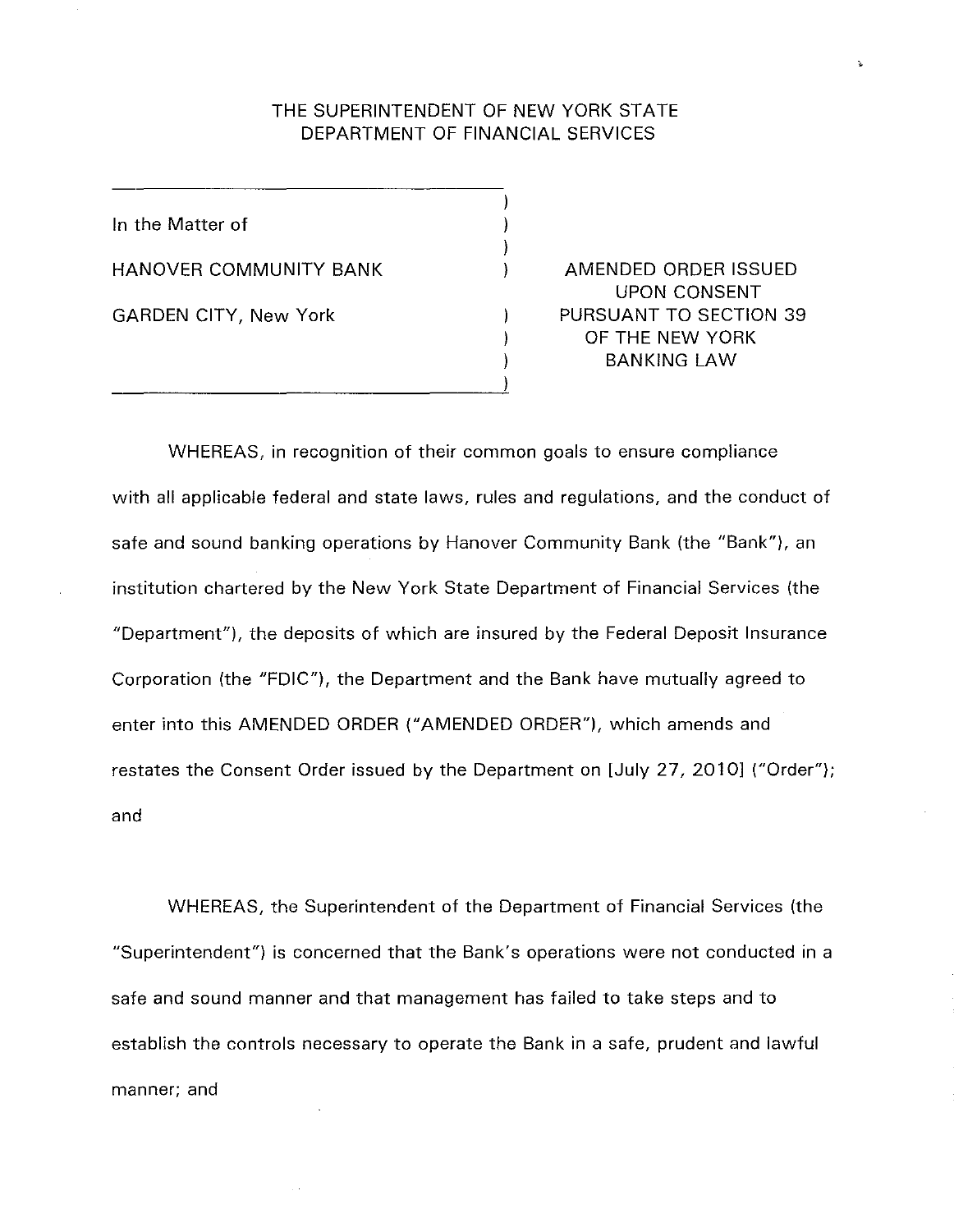WHEREAS, the Superintendent possesses the authority under New York Banking Law ("Banking Law") Section 39 to issue an order to address supervisory concerns regarding unlawful and unsafe practices; and

WHEREAS, the Superintendent believes that prompt enforcement action and the issuance of this AMENDED ORDER are necessary to address the supervisory concerns with respect to the Bank and further believes that additional enforcement action may be necessary to address any other supervisory concerns that may come to the attention of the Department; and

WHEREAS, on  $\underline{\hspace{1cm}}\mathcal{M}$   $\beta$   $\gamma$   $\rightarrow$   $\underline{\hspace{1cm}}$ , 2012, the board of directors of the Bank (the "Board"), at a duly constituted meeting, adopted a resolution (the "Resolution"):

- 1. Authorizing and directing the [Chairman, President and CEO <sup>1</sup>/ 1 to enter into this AMENDED ORDER on behalf of the Bank, and to consent to compliance on behalf of the Bank with each and every provision of this AMENDED ORDER;
- 2. Waiving any and all rights to judicial review of this AMENDED ORDER;
- 3. Waiving any and all rights to challenge or contest the validity, effectiveness, terms or enforceability of the provisions of this AMENDED ORDER.

**NOW, THEREFORE,** without the Bank admitting or denying any findings of fact or conclusions of law, and without this AMENDED ORDER constituting an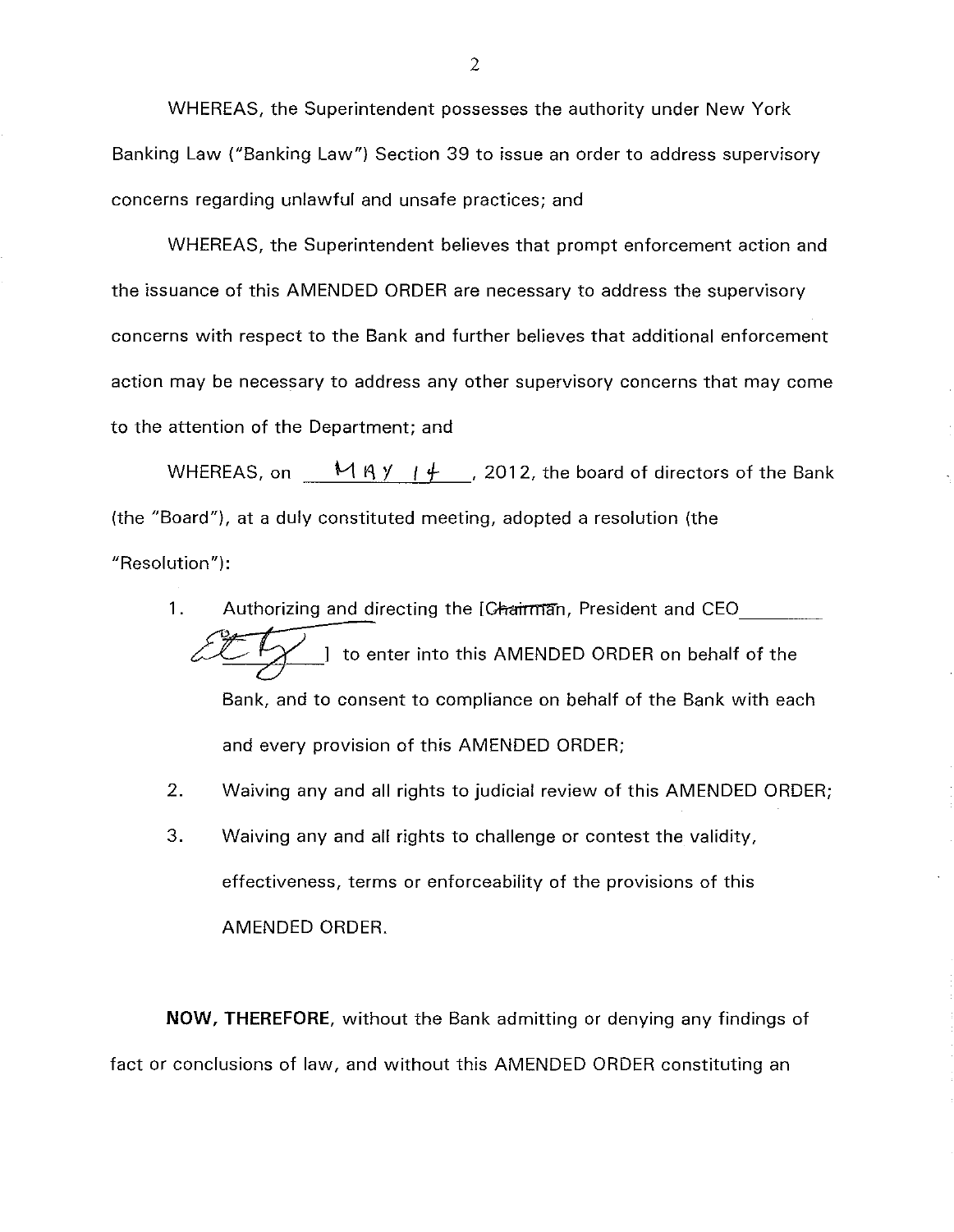admission of wrongdoing or an adoption, approval or admission of any allegation made by the Department, and pursuant to the aforesaid resolution:

IT IS **HEREBY ORDERED,** pursuant to Section 39 of the Banking Law, that the Bank, its institution-affiliated parties, as that term is defined in section 3(u) of the Federal Deposit Insurance Act (the "Act"), 12 U.S.C. § 1813(u), and its successors and assigns, take the following affirmative actions:

### MANAGEMENT

1. (a) The Bank shall have and retain qualified management. Within 90 days from the effective date of this AMENDED ORDER, the Bank shall hire a chief financial officer and chief lending officer. The chief financial officer shall have demonstrated ability in all financial areas including, but not limited to, accounting, regulatory reporting, budgeting and planning, management of the investment function, liquidity management, and interest rate risk management. The chief lending officer shall have an appropriate level of lending, collection, and loan supervision experience for the type and quality of the Bank's loan portfolio. The Bank shall also ensure that management includes a chief executive officer with proven ability in managing a bank of comparable size and complexity and experience in upgrading a low quality loan portfolio. The Board shall provide the necessary written authority to management to implement the provisions of this AMENDED ORDER.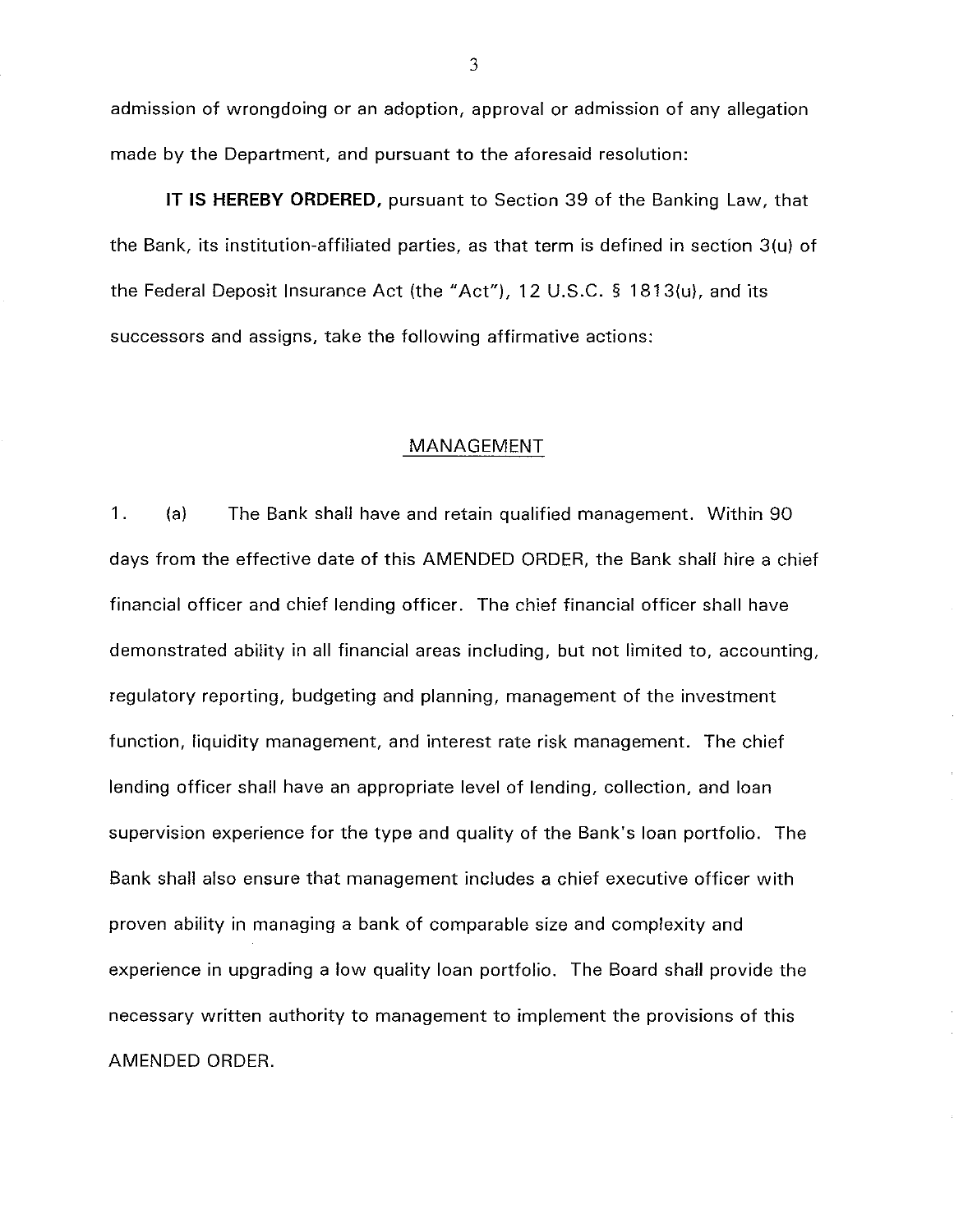(b) The qualifications of management shall be assessed on its ability to:

(i) comply with the requirements of this AMENDED ORDER;

(ii) operate the Bank in a safe and sound manner;

(iii) comply with applicable laws, rules, and regulations; and

(iv) restore all aspects of the Bank to a safe and sound condition, including but not limited to management effectiveness, earnings, capital adequacy, and liquidity.

(c) Within 30 days from the effective date of this AMENDED ORDER, the Bank shall submit to the Superintendent a written plan ("Management Plan") that incorporates the findings of the Management Report, dated November 19, 2010, prepared by the Bank's consultant.

(d) At a minimum, the Management Plan shall:

(i) contain a recitation of the recommendations included in the Management Report, a plan of action to respond to each recommendation, and a time frame for completing each action;

(ii) include provisions to implement necessary training and development for all employees;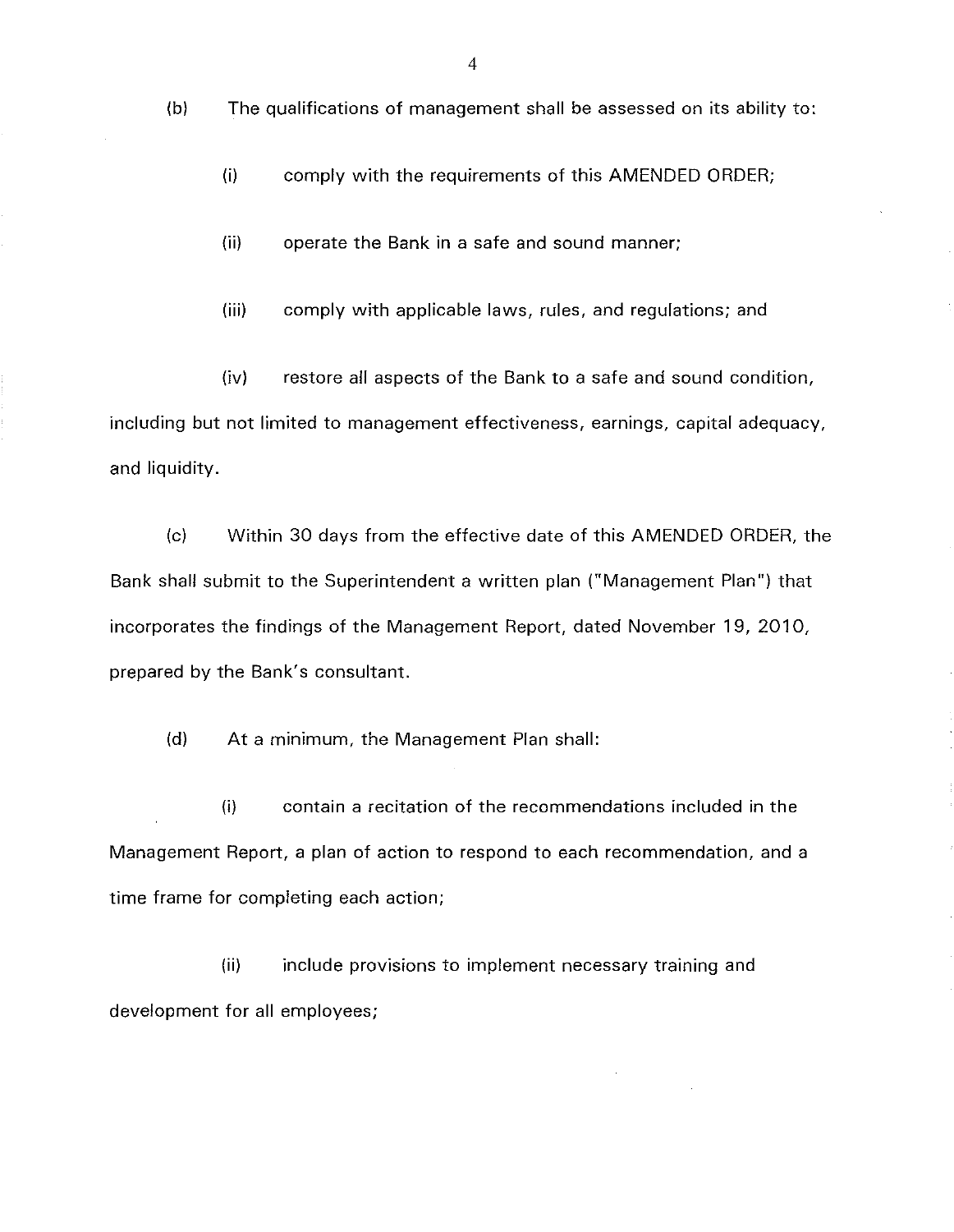**(iii)** establish procedures to periodically review and update the Management Plan, as well as periodically review and assess the performance of each officer and staff member; and

(iv) contain a current management succession plan.

(e) The Management Plan shall be submitted to the Superintendent for non-objection or comment. Within 30 days from receipt of non-objection or any comments from the Superintendent, and after incorporation and adoption of all comments, the Board shall approve the Management Plan, which approval shall be recorded in the minutes of the Board meeting. Thereafter, the Bank shall implement and fully comply with the Management Plan.

## BOARD PARTICIPATION

2. (a) The Board assumes full responsibility for ensuring compliance with the requirements set forth in the Federal Deposit Insurance Order, dated June 20, 2008 ("Deposit Insurance Order"), and the New York State Banking Department Authorization Certificate, dated November 4, 2008 ("Authorization Certificate"), approving sound policies and objectives, and supervising all of the Bank's activities, consistent with the role and expertise commonly expected for directors of banks of comparable size.

(b) This participation shall include meetings to be held no less frequently than monthly at which, at a minimum, the following areas shall be reviewed and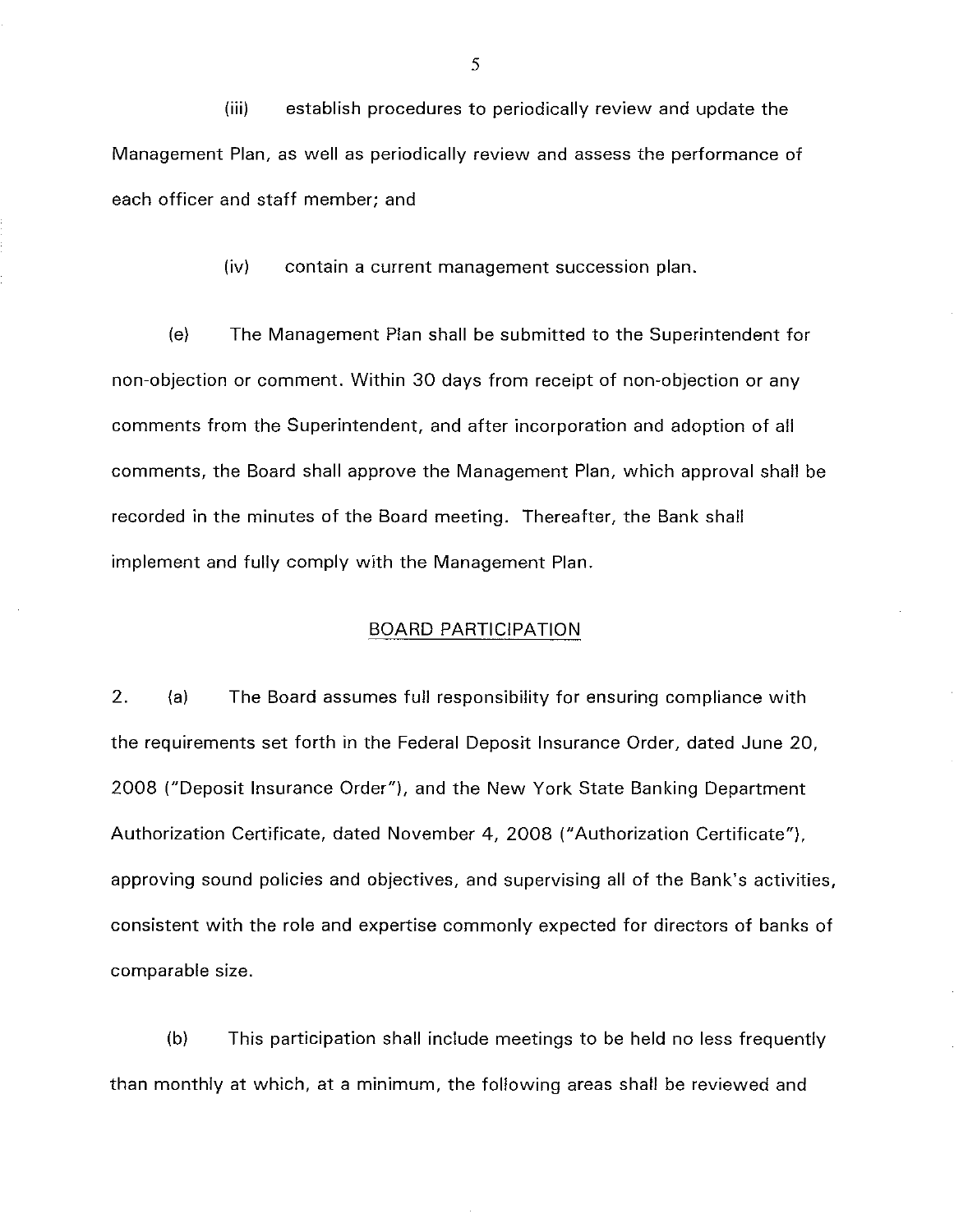approved: reports of income and expenses; new, overdue, renewal, insider, charged off, and recovered loans; investment activity; liquidity levels and funds management; adoption or modification of operating policies; individual committee reports; audit reports; internal control reviews including managements' responses; reconciliation of general ledger accounts; and compliance with this AMENDED ORDER. Board minutes shall document these reviews and approvals, including the names of any dissenting directors.

(c) The Bank shall notify the Superintendent in writing of any resignations or terminations or changes in the title or function of any members of its Board or any of its "senior executive officers" (as that term is defined in section 303.101 (b) of the FDIC's Rules and Regulations, 12 C.F.R. § 303.101 (b)) within 10 days of the event. Any notification required by this subparagraph shall include a description of the background(s) and experience of any proposed replacement personnel and must be received at least 30 days prior to the individual(s) assuming the new position(s). The Bank shall also establish procedures to ensure compliance with section 32 of the Act, 12 U.S.C. § 1831 i, and Subpart F of Part 303 of the FDIC's Rules and Regulations, 12 C.F.R. Part 303.

### COMPLIANCE WITH DEPOSIT INSURANCE ORDER

3. Unless otherwise modified by this AMENDED ORDER or set aside in writing by the FDIC, the Bank shall comply with the Deposit Insurance Order, and the business plan that was submitted in conjunction with the Deposit Insurance Order and approved by the FDIC ("Approved Business Plan").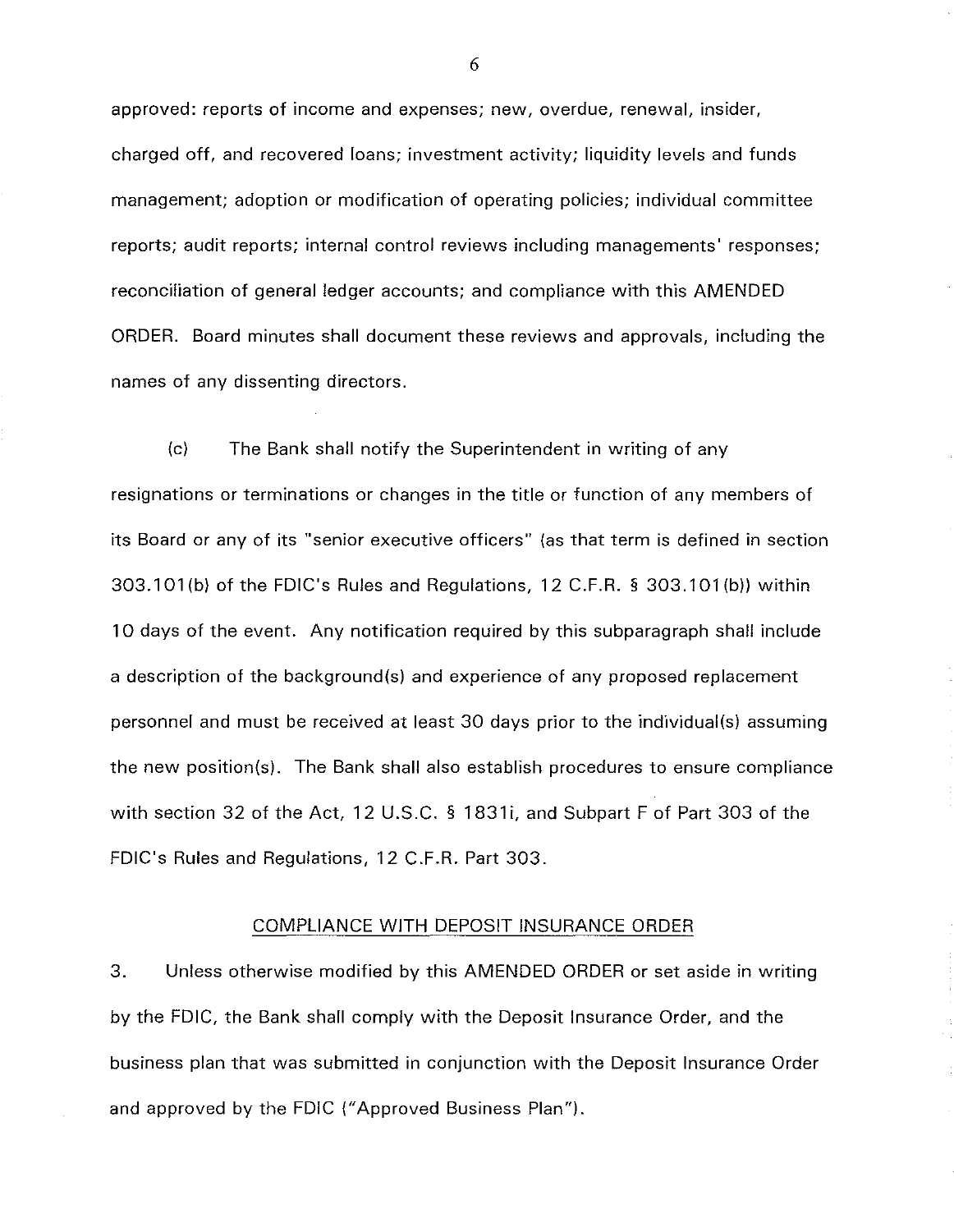## CAPITAL

4. (a) Within 60 days from the effective date of this AMENDED ORDER, the Bank shall meet and maintain the following minimum capital levels (as defined in Part 325 of the FDIC's Rules and Regulations, 12 C.F.R. Part 325), after establishing an appropriate allowance for loan and lease losses ("ALLL"):

(i) Tier 1 Capital at least equal to 10 percent of total assets;

(ii) Tier 1 risk-based Capital at least equal to 12 percent of total risk-weighted assets; and

(iii) Total risk-based Capital at least equal to 12 percent of total risk-weighted assets.

(b) For purposes of this AMENDED ORDER, all terms relating to capital shall be calculated in accordance with Part 325 of the FDIC's Rules and Regulations, 12 C.F.R. Part 325, and the Bank shall comply with the FDIC's *Statement of Policy on Risk-Based Capital* found in Appendix A to Part 325 of the FDIC's Rules and Regulations, 12 C.F.R. Part 325, App. A.

(c) Within 30 days from the effective date of this AMENDED ORDER, the Bank shall develop a written plan ("Capital Plan") describing the primary means and timing by which the Bank shall increase its capital ratios up to or in excess of the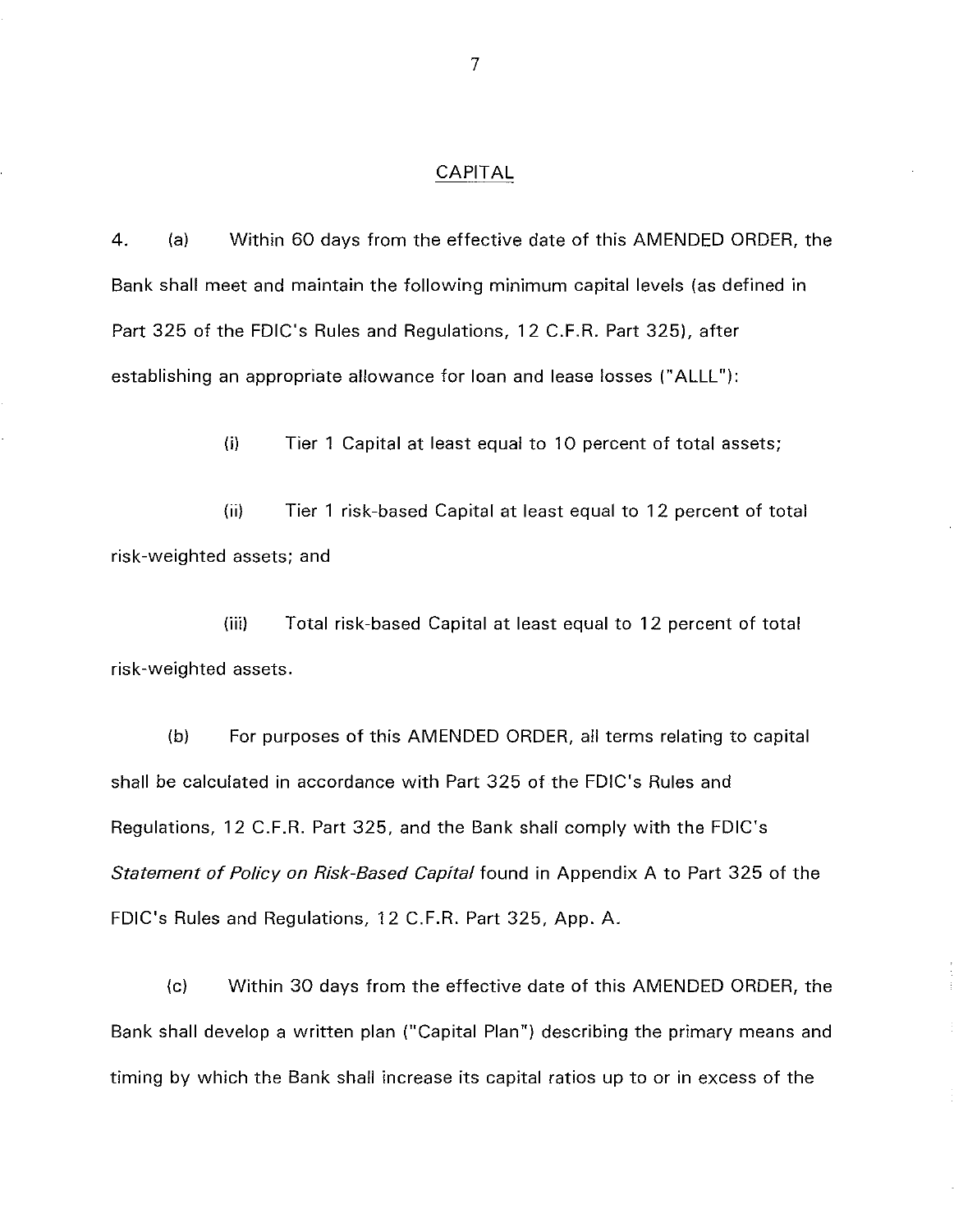minimum requirements set forth in this AMENDED ORDER, as well as a contingency plan ("Contingency Plan") for the sale, merger, or liquidation of the Bank in the event the primary sources of capital are not available within 60 days of the date of this Amended Order. The Capital Plan and Contingency Plan shall be submitted for review as described below.

(d) At a minimum, the Capital Plan shall include:

(i) specific plans to achieve the capital levels required under this AMENDED ORDER;

(ii) specific plans for the maintenance of adequate capital that may in no event be less than the requirements of the provisions of this AMENDED ORDER;

(iii) projections for asset growth and capital requirements, and such projections shall be based upon a detailed analysis of the Bank's current and projected assets, liabilities, earnings, fixed assets, and off-balance sheet activities, each of which shall be consistent with the Bank's strategic business plan;

(iv) projections for the amount and timing of the capital necessary to meet the Bank's current and future needs;

(v) the primary source(s) from which the Bank will strengthen its capital to meet the Bank's needs; and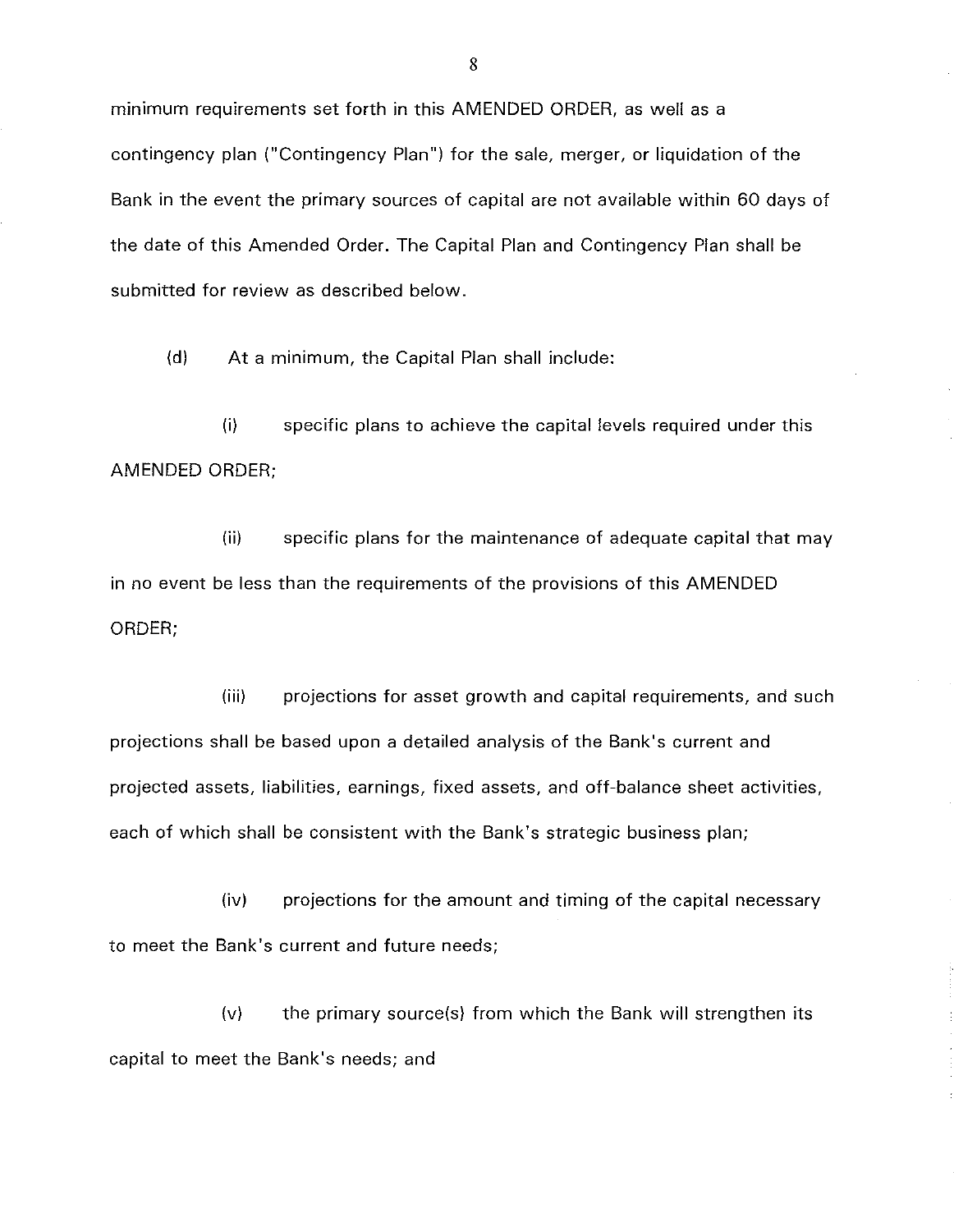(vi) contingency plans that identify alternative sources of capital should the primary source(s) under (v) above not be available.

(e) The Capital Plan and the Contingency Plan shall be submitted to the Superintendent for non-objection or comment. Within 30 days from receipt of nonobjection or any comments from the Superintendent, and after incorporation and adoption of all comments, the Board shall approve the Capital Plan and the Contingency Plan, which approval shall be recorded in the minutes of the Board meeting. Thereafter, the Bank shall implement and fully comply with the Capital Plan and the Contingency Plan.

(f) The Board shall review the Bank's adherence to the Capital Plan, at minimum, on a monthly basis. Copies of the reviews and updates shall be submitted to the Superintendent as part of the progress reports required by this AMENDED ORDER, and in any event no later than 10 days after completion, until such time as the Superintendent indicates in writing that the Capital Plan reviews and updates and/or their submission are no longer required.

### PROFIT AND BUDGET PLAN

5. (a) Within 60 days from the effective date of this AMENDED ORDER, and within the first 60 days of each calendar year thereafter, the Bank shall formulate and submit for review as described in subparagraph (c), a written profit and budget plan ("Profit Plan") consisting of goals and strategies, consistent with sound banking practices, and taking into account the Bank's other written plans, policies,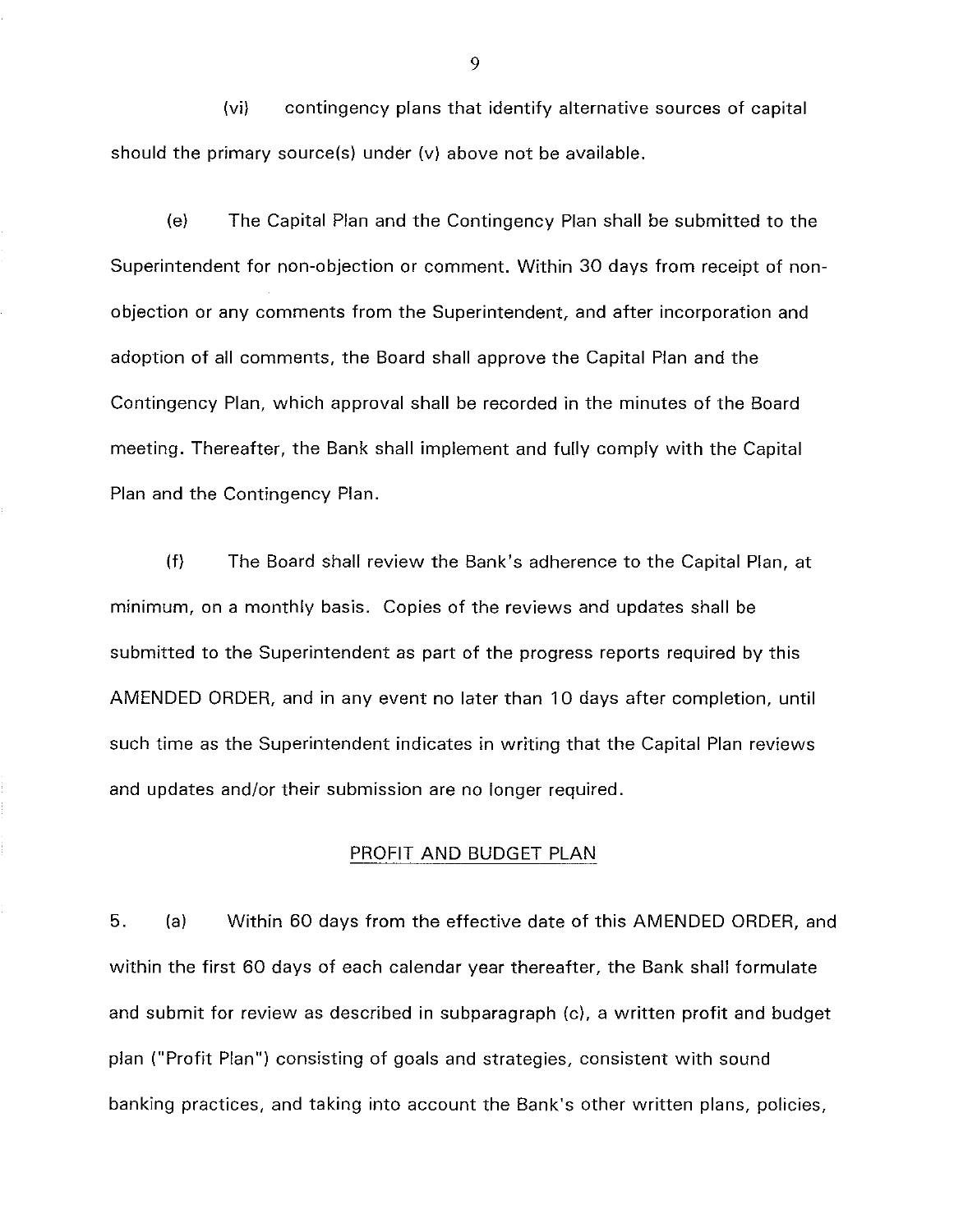or other actions as required by this AMENDED ORDER and the Approved Business Plan.

(b) The Profit Plan shall include, at a minimum:

(i) a description of the operating assumptions that form the basis for, and adequately support, material projected revenue and expense components;

(ii) the maintenance of an appropriate ALLL;

(iii) realistic and comprehensive budgets for all categories of income and expense;

(iv) an executive compensation plan, addressing any and all salaries, bonuses and other benefits of every kind or nature whatsoever, both current and deferred, whether paid directly or indirectly, which plan incorporates qualitative as well as profitability performance standards for the Bank's senior executive officers;

(v) a budget review process to monitor the revenue and expenses of the Bank whereby actual performance is compared against budgetary projections not less than quarterly; and

(vi) recording the results of the budget review and any actions taken by the Bank as a result of the budget review in the Board minutes.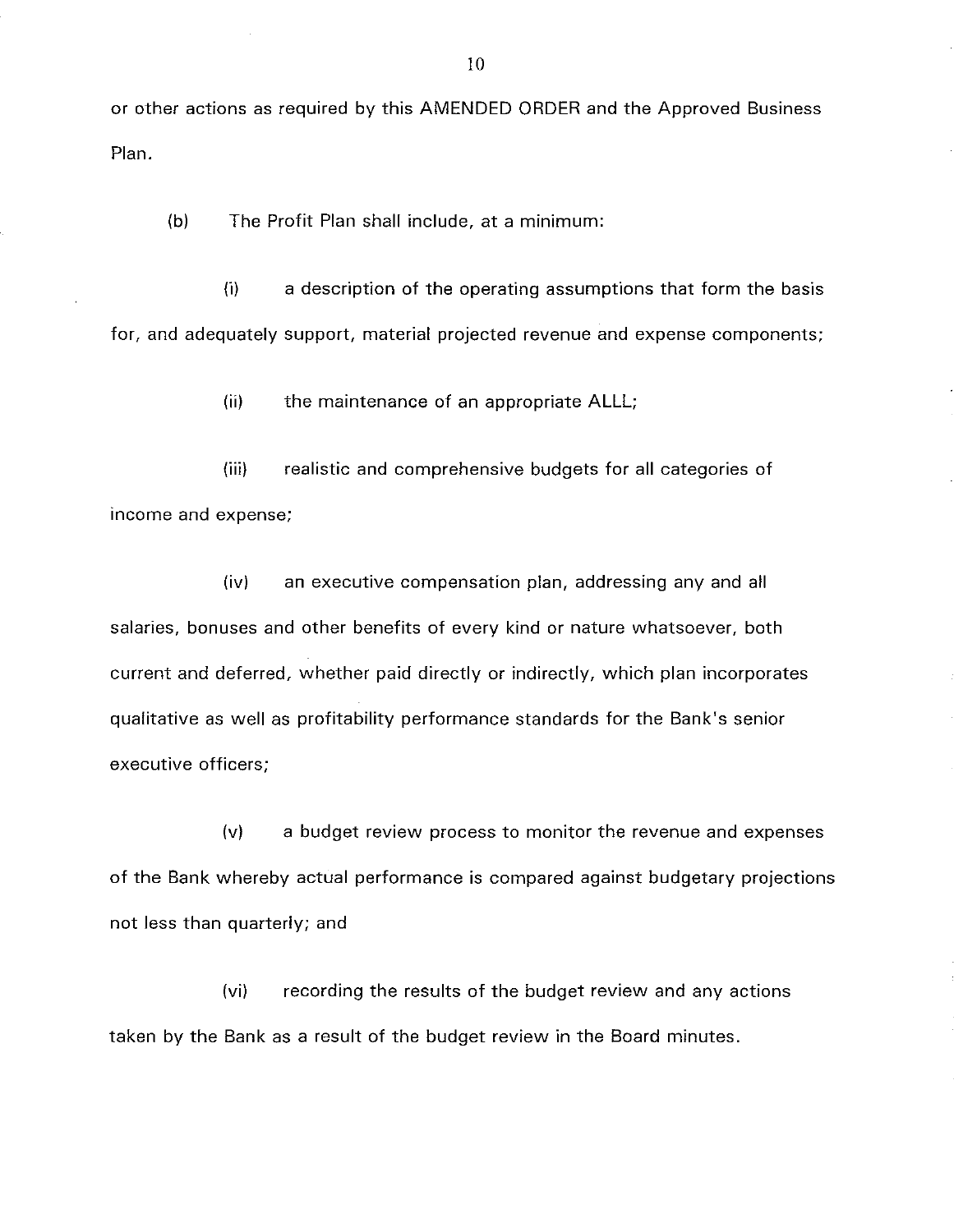(c) The Profit Plan shall be submitted to the Superintendent for nonobjection or comment. Within 30 days from receipt of non-objection or any comments from the Superintendent, and after incorporation and adoption of all comments, the Board shall approve the Profit Plan, which approval shall be recorded in the minutes of the Board meeting. Thereafter, the Bank shall implement and fully comply with the Profit Plan.

(d) Within 90 days following the end of each calendar quarter following completion of the Profit Plan required by this paragraph, the Board shall evaluate the Bank's actual performance in relation to the Profit Plan, record the results of the evaluation, and note any actions taken by the Bank in the minutes of the Boards' meeting at which such evaluation is undertaken.

### STRATEGIC PLAN

6. (a) Within 90 days from the effective date of this AMENDED ORDER, the Bank shall develop and submit for review as required by subparagraph (c), a written strategic plan ("Strategic Plan") supported by an operating budget and consisting of goals and strategies, consistent with sound banking practices, and taking into account the Bank's other written plans, policies, or other actions as required by this AMENDED ORDER. The Strategic Plan shall contain an assessment of the Bank's current financial condition and market area, and a description of the operating assumptions that form the basis for major projected income and expense components.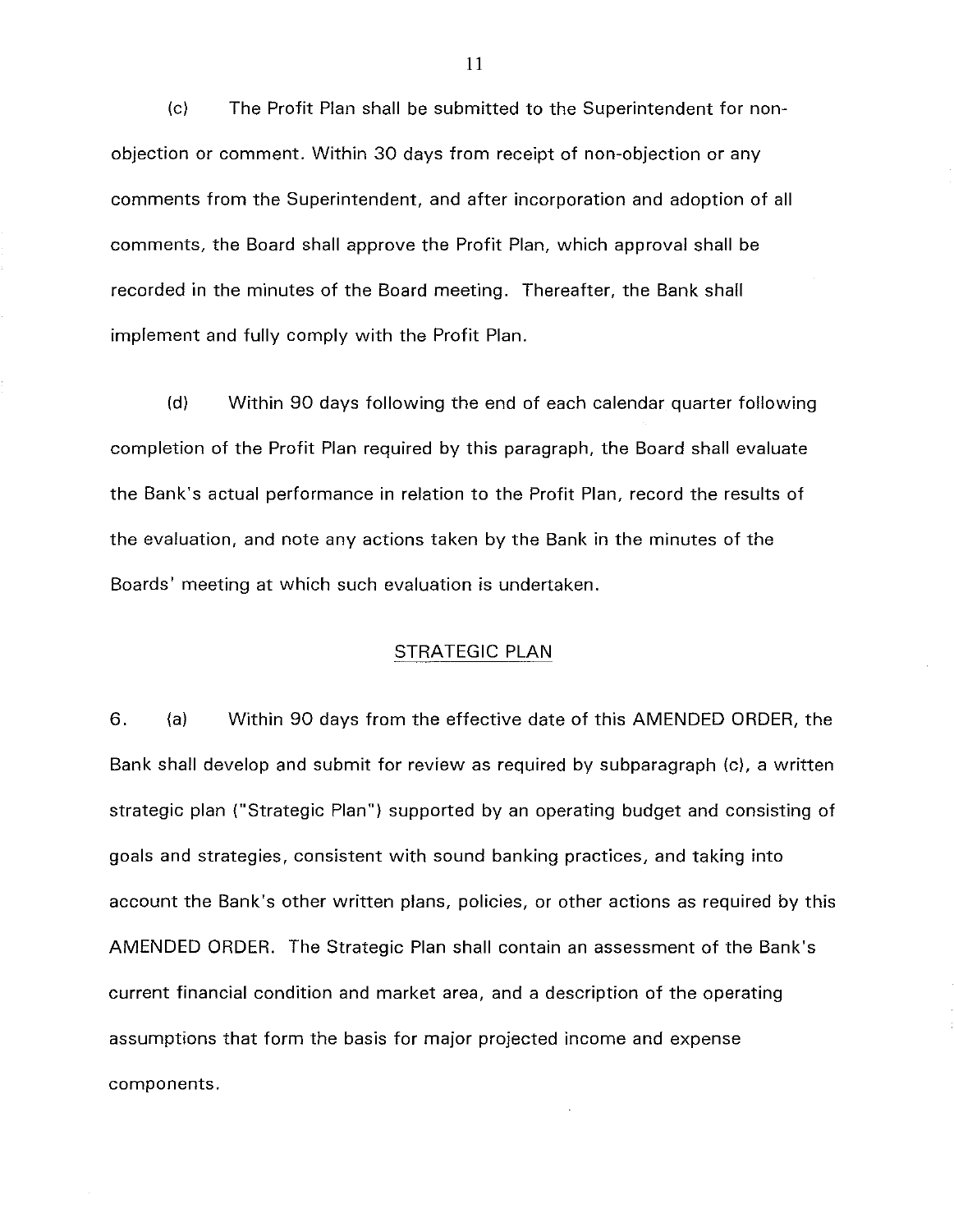(b) The Strategic Plan shall include, at a minimum:

 $(i)$  identification of the major areas in and means by which the Bank will seek to improve operating performance;

(ii) specific goals to improve the net interest margin, increase interest income, reduce discretionary expenses;

(iii) financial goals, including pro forma statements for asset growth, capital adequacy, and earnings; and

(iv) coordination of the Bank's loan, investment, funds management, and operating policies, profit and budget plan, and ALLL methodology with the Strategic Plan.

(c) The Strategic Plan shall be submitted to the Superintendent for nonobjection or comment. Within 30 days from receipt of non-objection or any comments from the Superintendent, and after incorporation and adoption of all comments, the Board shall approve the Strategic Plan, which approval shall be recorded in the minutes of the Board meeting. Thereafter, the Bank shall implement and fully comply with the Strategic Plan.

(d) The Strategic Plan required by this AMENDED ORDER shall be revised 30 days prior to the end of each calendar year, and approved by the Board, which approval shall be recorded in the minutes of the Board meeting. Thereafter, the Bank shall implement and adhere to the revised Strategic Plan.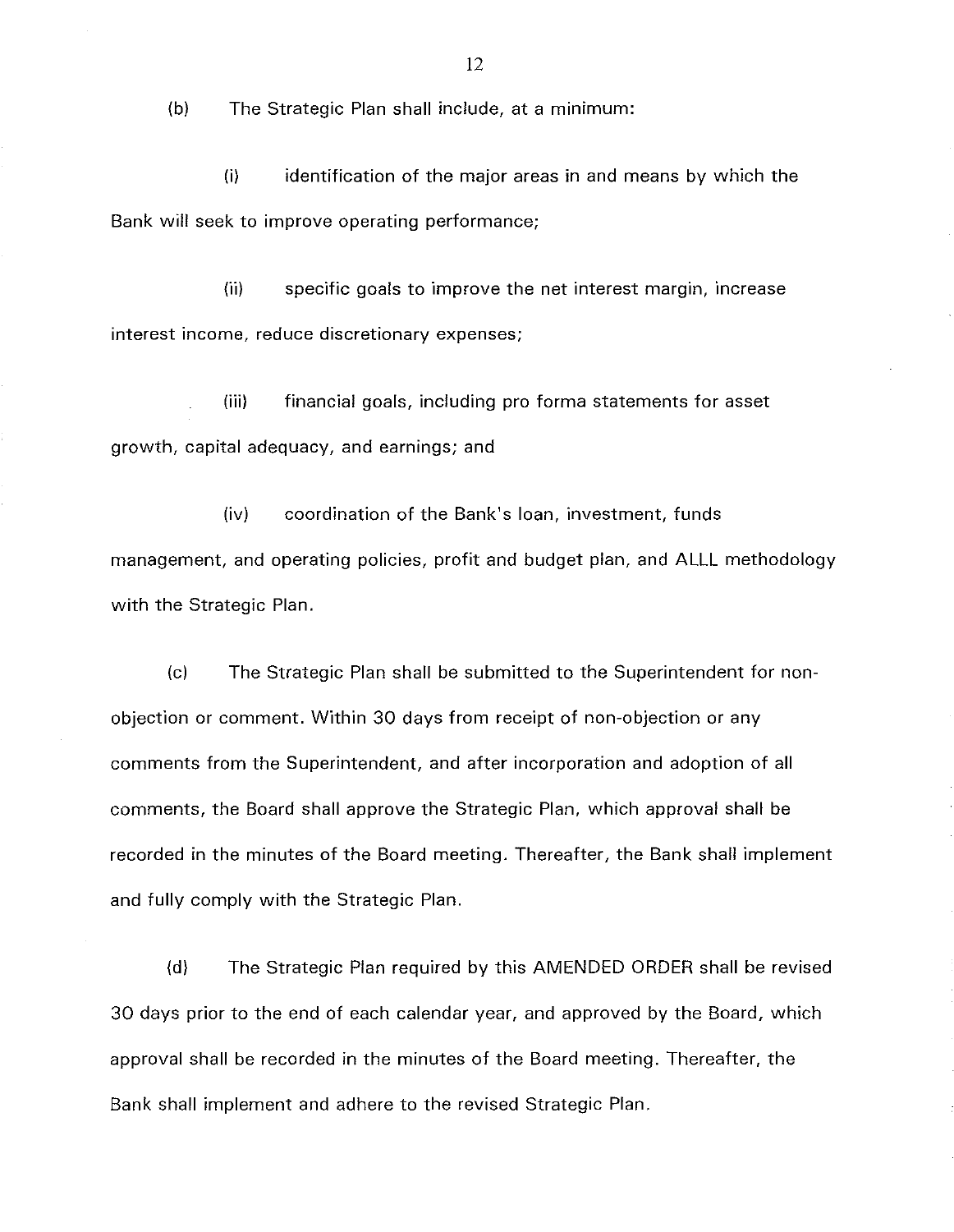#### LOAN POLICY

7. (a) Within 90 days from the effective date of this AMENDED ORDER, the Bank shall revise its Loan Policy to establish review and monitoring procedures that ensure that all lending personnel adhere to the Loan Policy and that all policy deficiencies identified in the [current Report of Examination, dated March 14, 2011 issued jointly by the FDIC and the Department ("Report of Examination"), are addressed. The revised Loan Policy shall be submitted for review as described in subparagraph (c).

(b) The Loan Policy shall, at minimum:

(i) require that all extensions of credit originated or renewed by the Bank, including loans purchased from a third party (loan participations):

a. have a clearly defined and stated purpose;

b. have a predetermined and realistic repayment source and schedule, including secondary source of repayment;

c. are supported by complete loan documentation, including lien searches, perfected security interests, and collateral valuations; and

d. are supported by current financial information, profit and loss statements or copies of tax returns, and cash flow projections, which shall be maintained throughout the term of the loan, and are otherwise in conformance with the Loan Policy;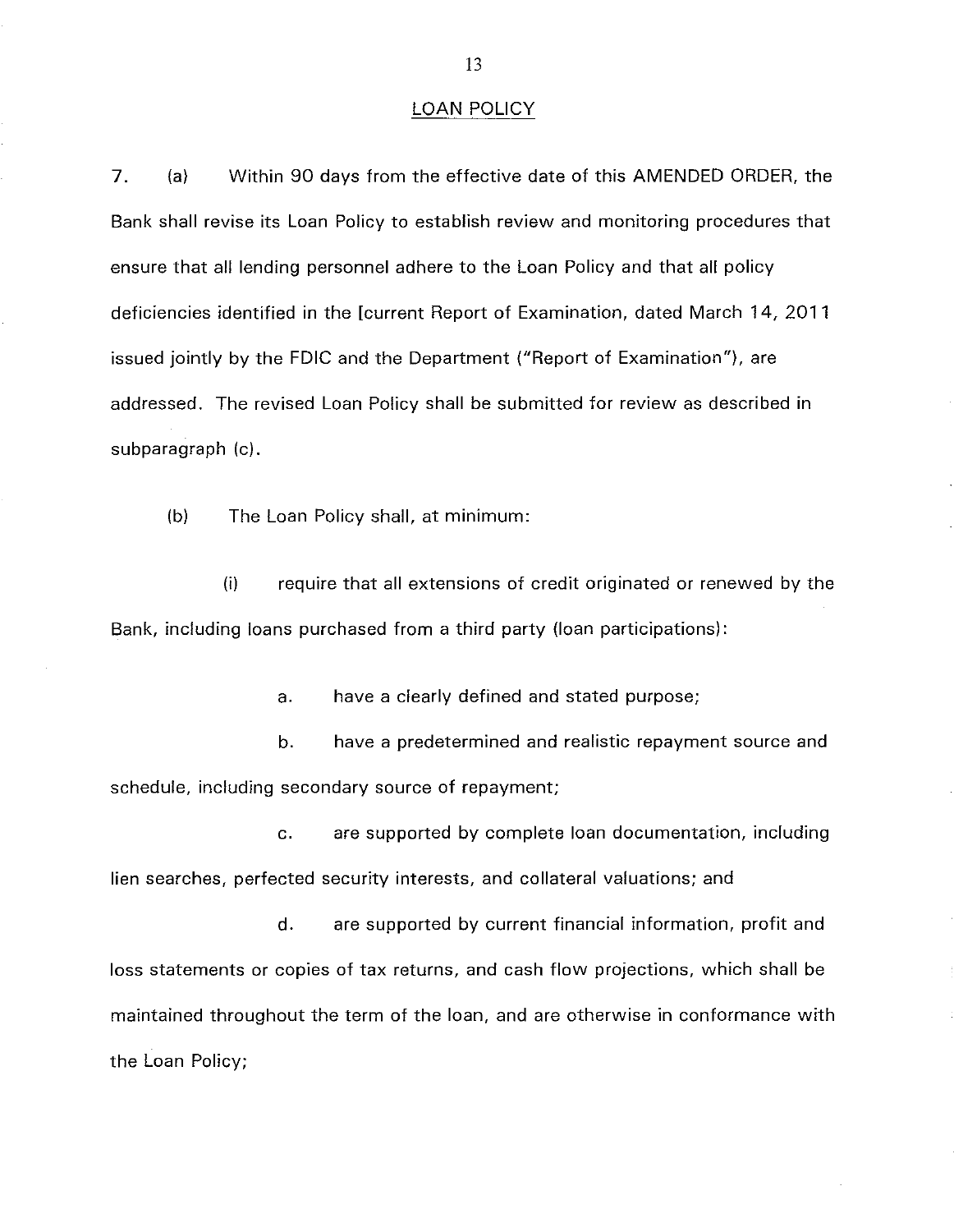(ii) require that extensions of credit to any of the Bank's executive officers, trustees, or principal shareholders, or to any related interest of such person, be reviewed for compliance with Regulation 0 of the Board of Governors of the Federal Reserve System, 12 C.F .R. Part 215, section 337.3 of the FDIC's Rules and Regulations, 12 C.F.R. § 337.3;

(iii) require accurate monthly reporting of restructured loans to the Board or the Bank's loan committee;

(iv) expand procedures to address the treatment of nonaccrual loans, including the placement and removal of loans from nonaccrual status;

(v) require timely impairment analysis in accordance with Financial Accounting Standards Board ("FASB") Accounting Standards Codification ("ASC") 310-10 (formerly FASB Statements Numbers 114), effective after September 15, 2009;

(vi) provide restrictions, collateral requirements, lien release procedures, and other requirements for speculative construction lending;

(vii) define and limit loan to value requirements for asset-based lending transactions;

(viii) limit unfunded commitments and standby letters of credit; and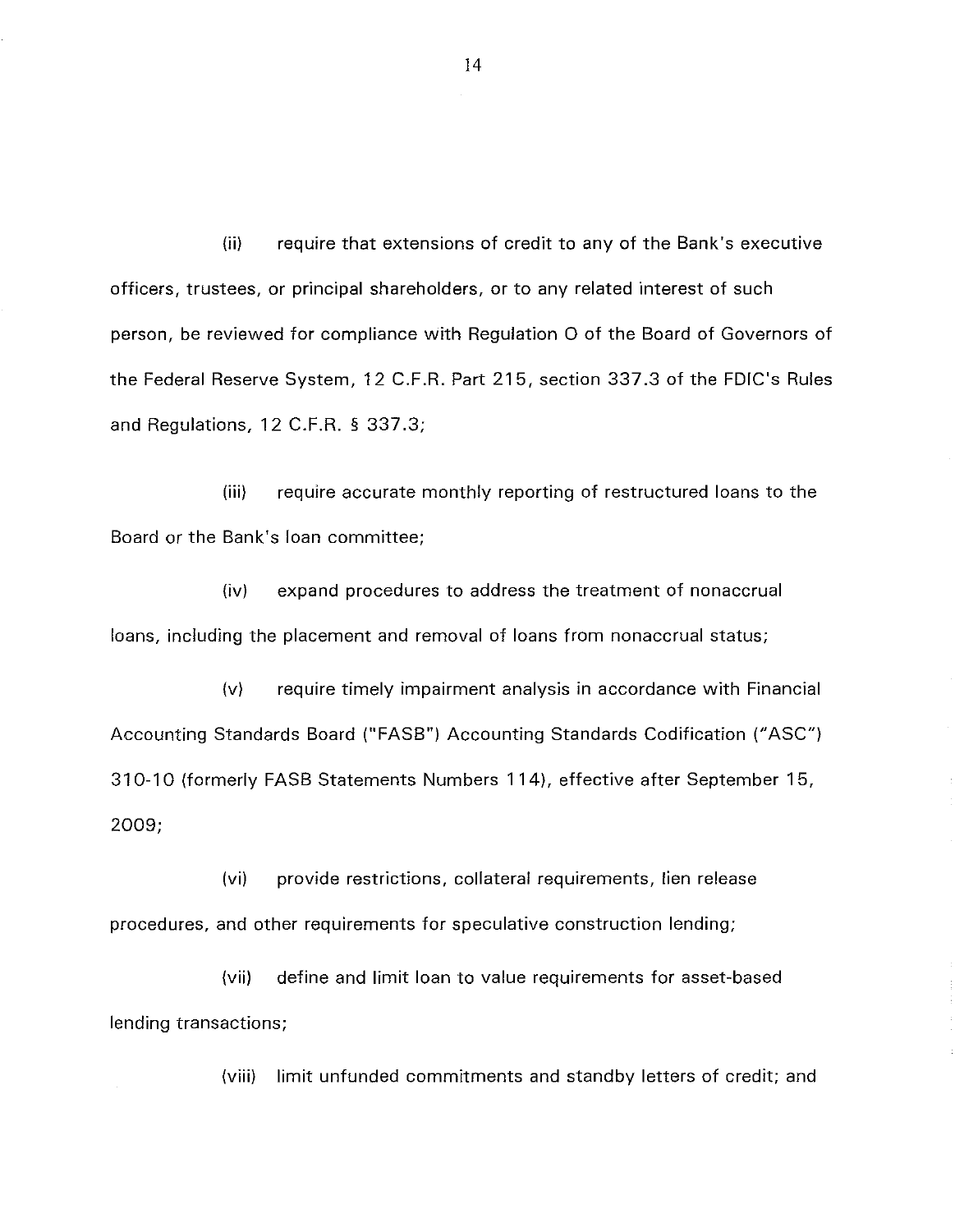(ix) establish review and monitoring procedures for compliance with the FDIC's Real Estate Lending Standards, 12 C.F.R. Part 365.

(c) The Loan Policy shall be submitted to the Superintendent for nonobjection or comment. Within 30 days from receipt of non-objection or comments from the Superintendent, and after incorporation and adoption of all comments, the Board shall approve the Loan Policy, which approval shall be recorded in the minutes of the Board meeting. Thereafter, the Bank shall implement and fully comply with the Loan Policy.

### ALLOWANCE FOR LOAN AND LEASE LOSSES

8. (a) The ALLL Policy shall provide for a review of the ALLL by the Board at least once each calendar quarter, and the results be properly reported in the quarterly Consolidated Reports of Condition and Income ("Call Report"). Such reviews shall, at a minimum, be made in accordance with:

(i) ASC 450 and 310-10 (formerly FASB Statements Numbers 5 and 114, respectively), effective after September 15, 2009;

(ii) the Federal Financial Institutions Examination Council's ("FFIEC") Instructions for the Call Report;

(iii) the Interagency Statement of Policy on the Allowance for Loan and Lease Losses (FIL-105-206, issued December 13, 2006);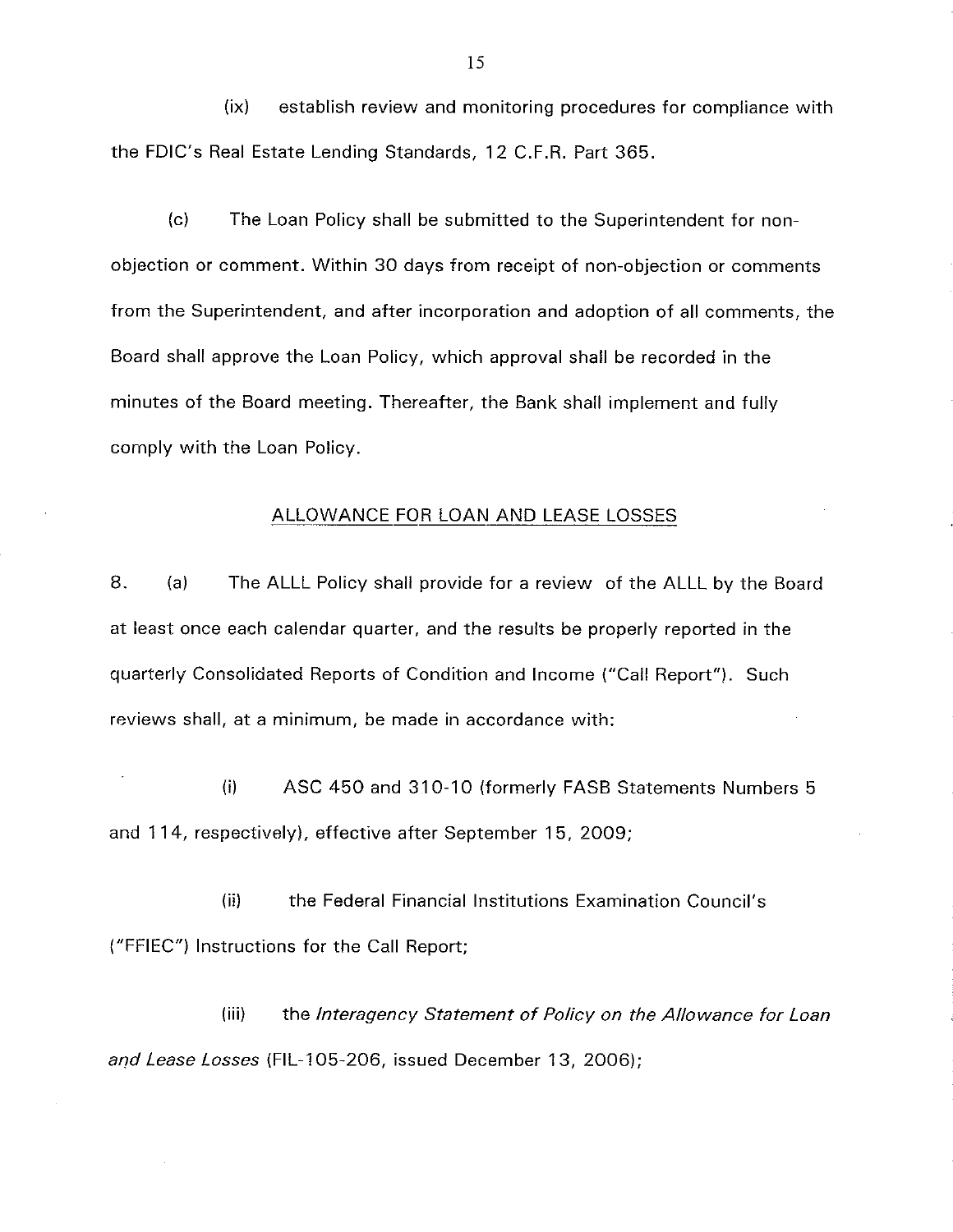(iv) other applicable regulatory guidance that addresses the appropriateness of the Bank's ALLL; and

(v) any analysis of the Bank's ALLL provided by the FDIC.

(b) Such reviews shall include, at a minimum:

- (i) the Bank's loan loss experience;
- (ii) an estimate of the potential loss exposure in the portfolio; and

(iii) trends of delinquent and non-accrual loans, and prevailing and prospective economic conditions.

(c) The minutes of the Board meetings at which such reviews are undertaken shall include complete details of the reviews and the resulting recommended adjustment in the ALLL. The Board shall document in the minutes the basis for any determination not to require provisions for loan losses in accordance with subparagraphs (a) and (b).

(d) A deficiency in the ALLL shall be remedied in the calendar quarter in which it is discovered by a charge to current operating earnings prior to any Tier 1 Capital determinations required by this AMENDED ORDER and prior to the Bank's submission of its Call Report. The Bank shall thereafter maintain an appropriate ALLL.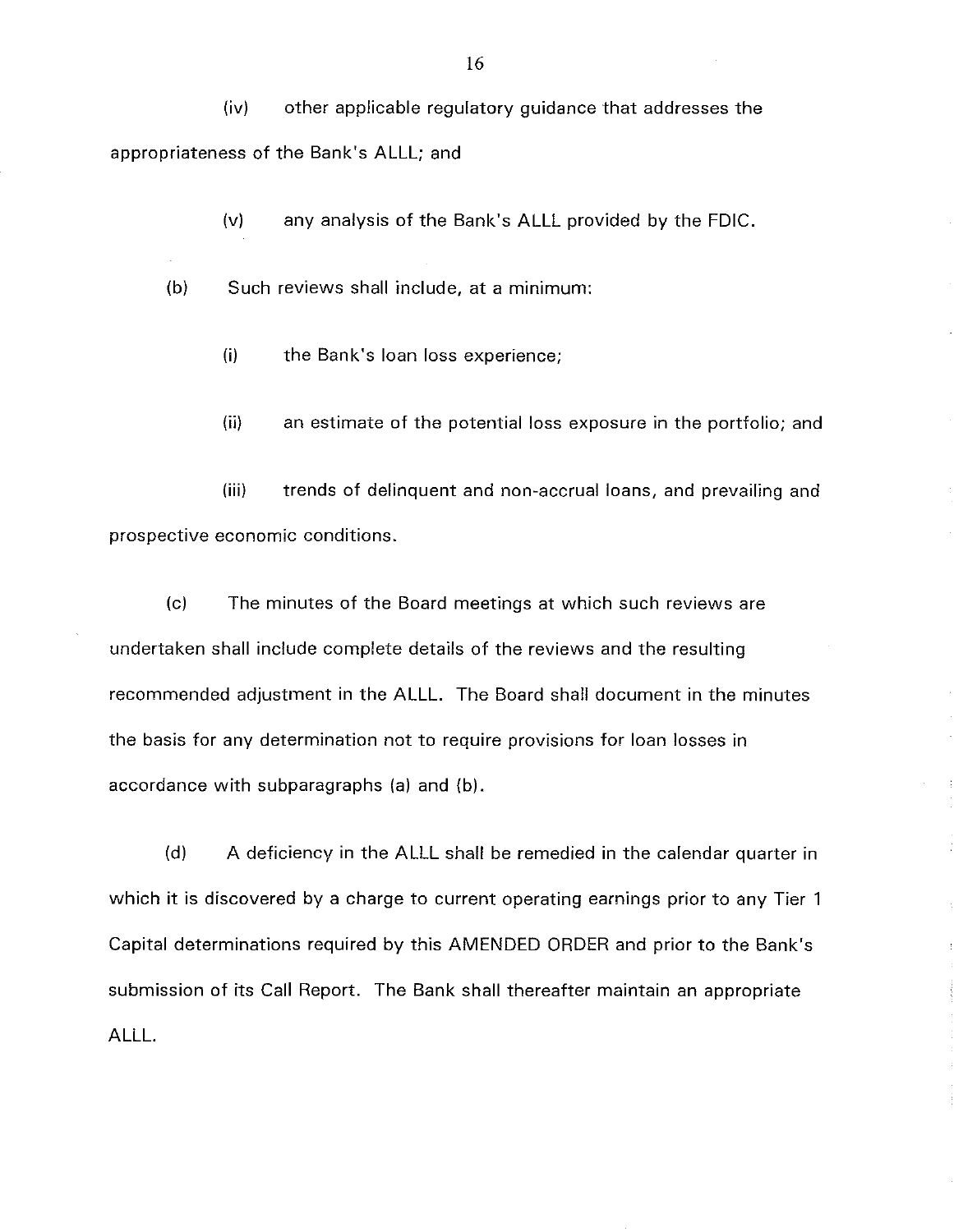(e) The analysis supporting the determination of the adequacy of the ALLL shall be submitted to the Superintendent. These submissions shall be made at such times as the Bank files the progress reports required by this AMENDED ORDER, or sooner upon the written request of the Superintendent. In the event that the Superintendent determines that the Bank's ALLL is inadequate, the Bank shall increase its ALLL and amend its Call Reports accordingly.

# LIQUIDITY AND FUNDS MANAGEMENT

9. (a) Within 90 days from the effective date of this AMENDED ORDER, the Bank shall revise its liquidity and funds management policy to strengthen the Bank's funds management procedures and maintain adequate provisions to meet the Bank's liquidity needs ("Liquidity and Funds Management Policy"). The policy shall be submitted for review as described in subparagraph (c).

(b) The Liquidity and Funds Management Policy shall include, at a minimum, provisions that:

(i) provide a statement of the Bank's long-term and short-term liquidity needs and plans for ensuring that such needs are met;

(ii) provide for a periodic review of the Bank's deposit structure, including the volume and trend of total deposits and the volume and trend of the various types of deposits offered, the maturity distribution of time deposits, rates being paid on each type of deposit, rates being paid by trade area competition,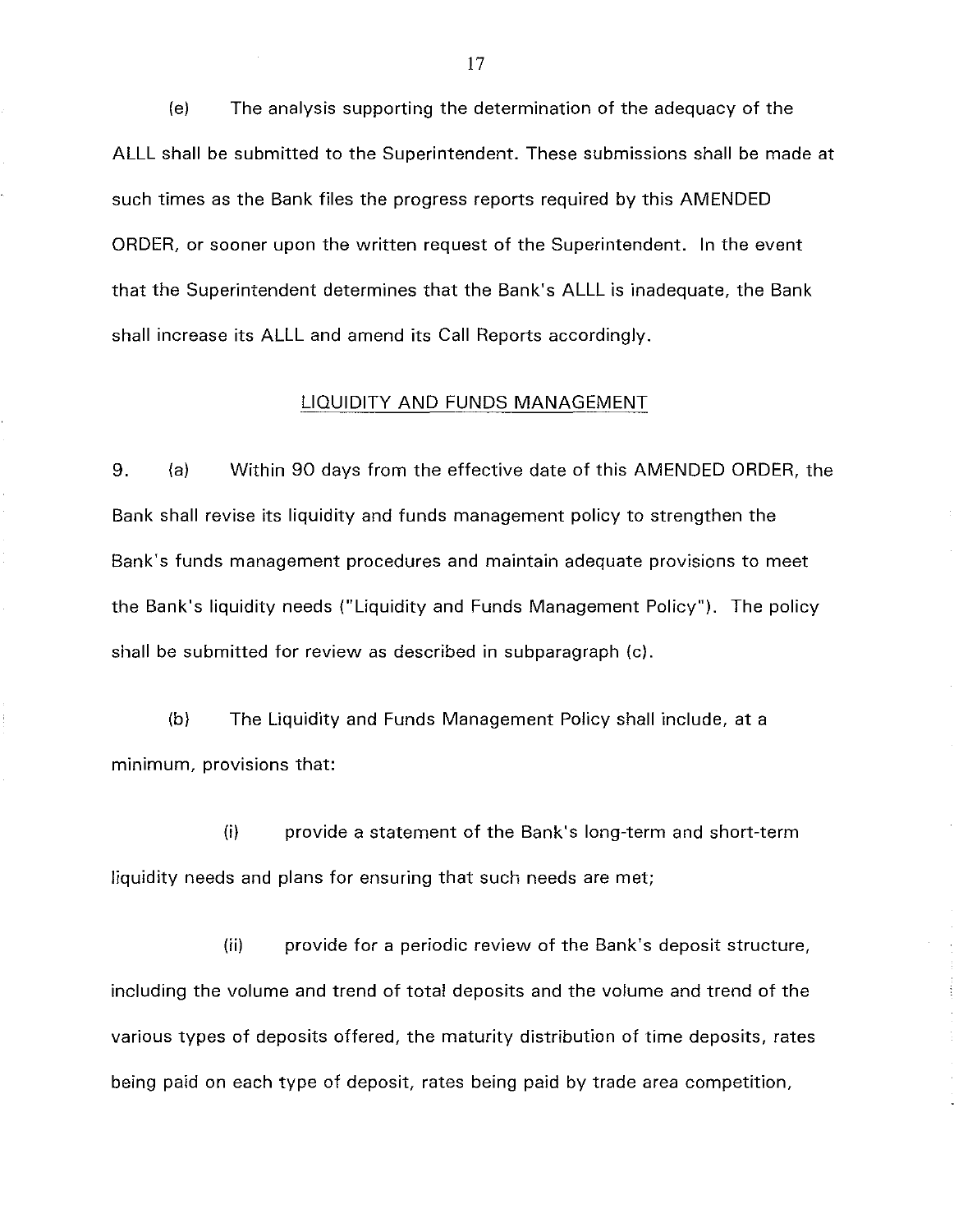caps on large time deposits, public funds, out-of-area deposits, and any other information needed;

(iii) establish a reasonable range for its net non-core funding ratio as computed in the Uniform Bank Performance Report and shall address the means by which the Bank will seek to reduce its reliance on non-core funding and high cost rate-sensitive deposits;

(iv) identify the source and use of borrowed and/or volatile funds;

(v) establish sufficient back-up lines of credit that would allow the Bank to borrow funds to meet depositor demands if the Bank's other provisions for liquidity proved to be inadequate;

(vi) require the retention of securities and/or other identified categories of investments that can be liquidated within one day in amounts sufficient (as a percentage of the Bank's total assets) to ensure the maintenance of the Bank's liquidity posture at a level consistent with short- and long-term liquidity objectives;

(vii) establish a minimum liquidity ratio and defining how the ratio is to be calculated;

(viii) establish contingency plans by identifying alternative courses of action designed to meet the Bank's liquidity needs;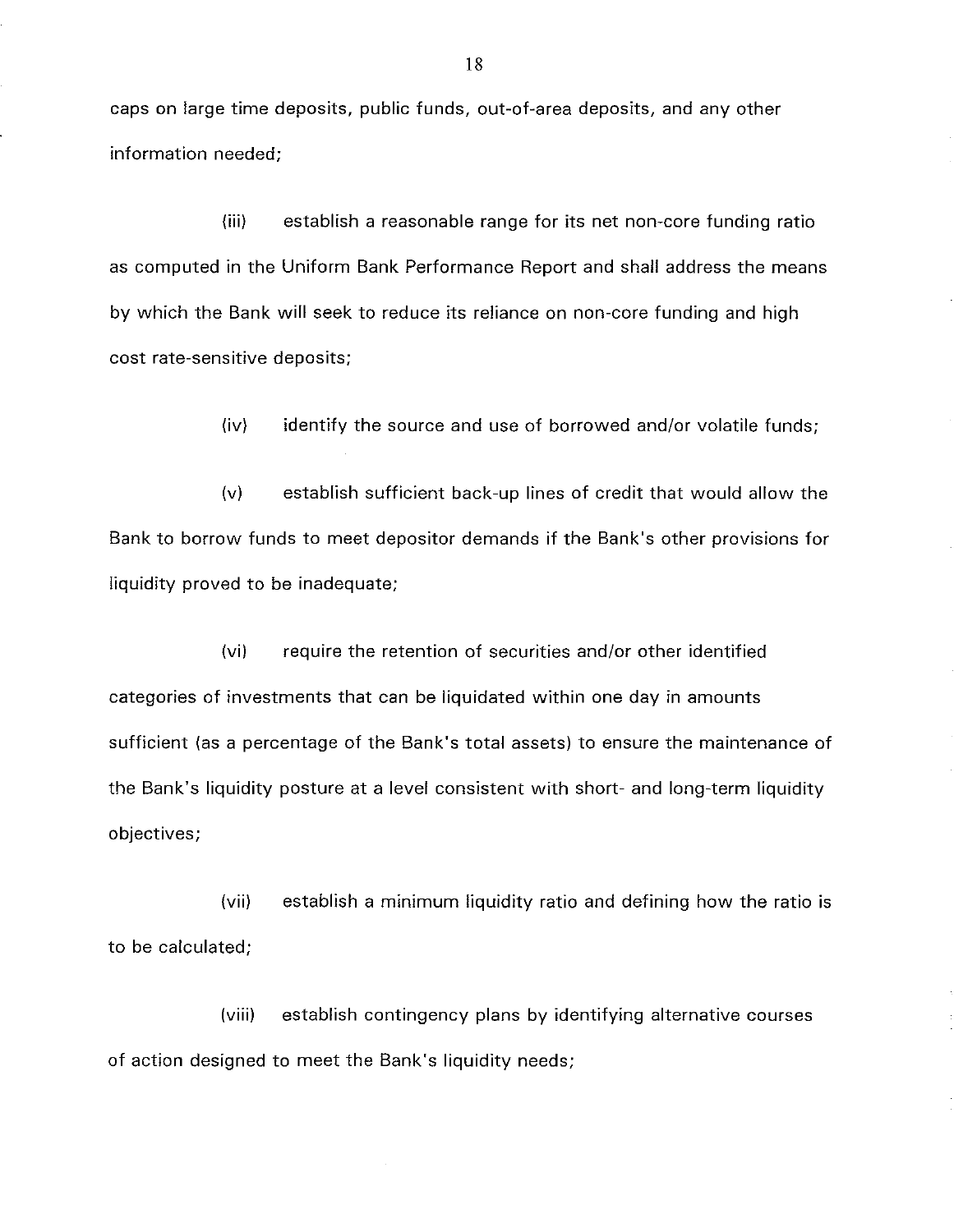(ix) address the use of borrowings (i.e., seasonal credit needs, match funding mortgage loans) and provide for reasonable maturities commensurate with the use of the borrowed funds; address concentration of funding sources; and address pricing and collateral requirements with specific allowable funding channels (i.e., brokered deposits, internet deposits, Fed funds purchased and other correspondent borrowings); and

(x) comply with the guidance set forth in *Liquidity Risk*  Management (FIL-84-2008, issued August 26, 2008).

(c) The Liquidity and Funds Management Policy shall be submitted to the Superintendent for non-objection or comment. Within 30 days from receipt of nonobjection or any comments from the Superintendent, and after incorporation and adoption of all comments, the Board shall approve the Liquidity and Funds Management Policy, which approval shall be recorded in the minutes of the Board meeting. Thereafter, the Bank shall implement and fully comply with the Liquidity and Funds Management Policy.

(d) The Bank shall review annually its Liquidity and Funds Management Policy for adequacy and, based upon such review, shall make necessary revisions to the policy.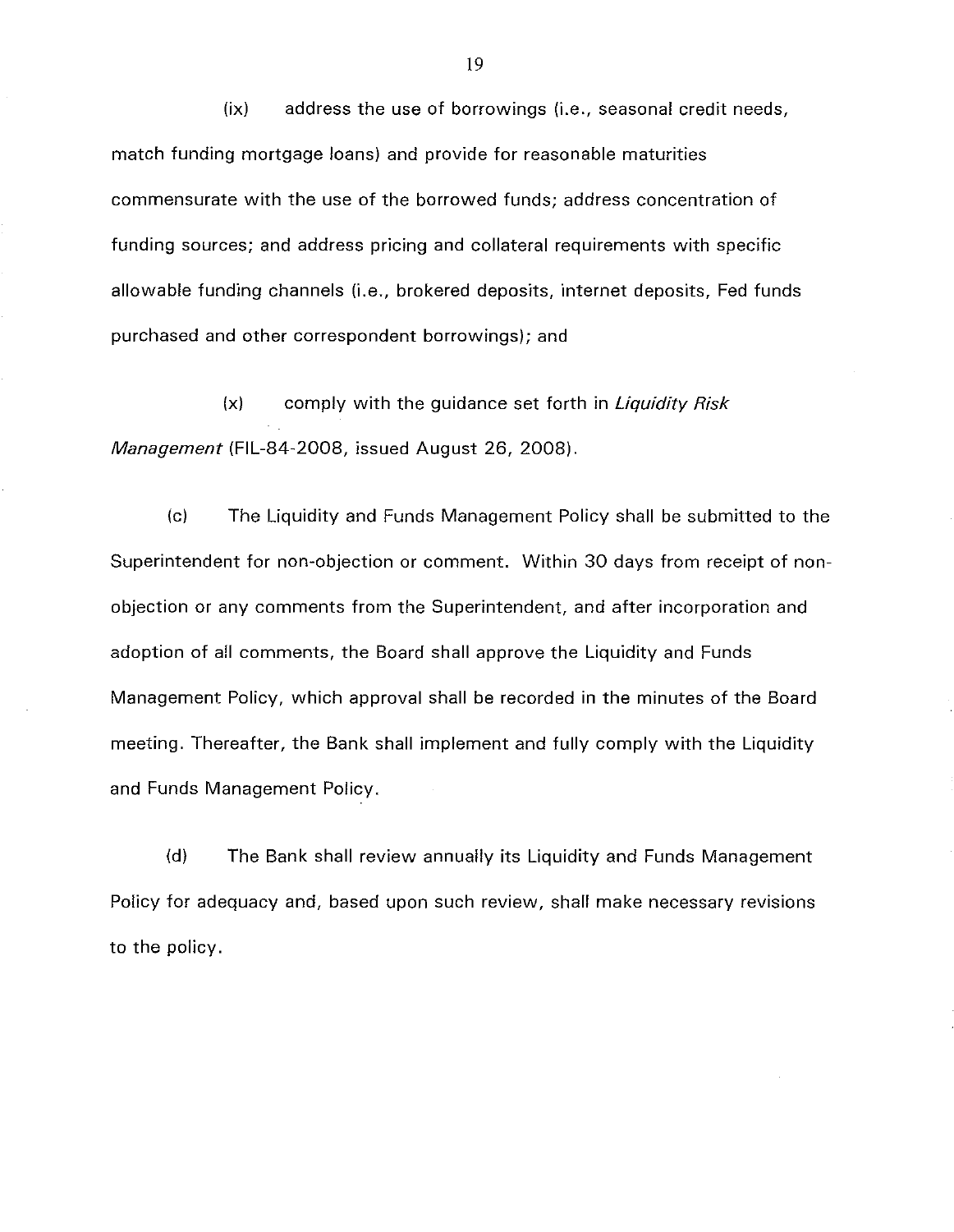### INFORMATION TECHNOLOGY

10. (a) Within 90 days from the effective date of this AMENDED ORDER, the Bank shall correct all information technology deficiencies cited in the current Report of Examination.

(b) Within 90 days from the effective date of this AMENDED ORDER, the Bank shall implement a policy establishing a formal information technology audit program ("Audit Program") that provides comprehensive and ongoing audit coverage, the scope of which shall be based on a comprehensive risk assessment. The Audit Program shall include the areas recommended in the Audit Booklet of the Federal Financial Institutions Examination Council's Information Technology Examination Handbook dated August 2003. The Audit Program shall be implemented by individuals or third parties possessing sufficient experience and expertise in conducting such audits. All audit reports shall be submitted to the Board for review, which shall be noted in the minutes of the Board meeting.

### DISASTER RECOVERY PLAN AND BUSINESS CONTINUITY PLAN

11. (a) Within 90 days from the effective date of this AMENDED ORDER, the Bank shall develop and implement a disaster recovery plan and business continuity plan ("Disaster Recovery Plan/Business Continuity Plan") that addresses all critical services and operations that are provided by internal and external sources.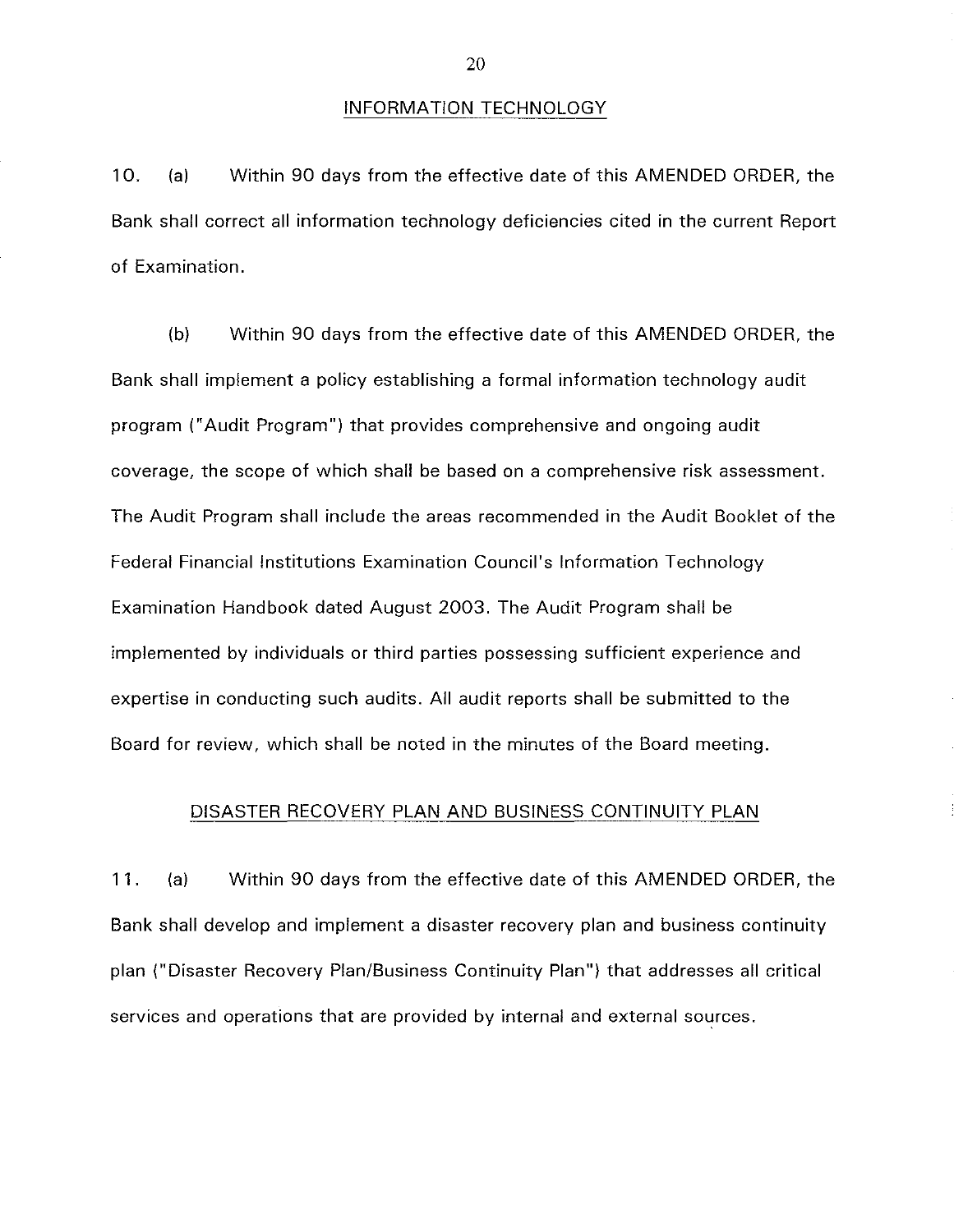(b) At a minimum, the Disaster Recovery Plan/Business Continuity Plan shall address:

(i) recovery priorities and procedures;

(ii) determination of when to use alternate sites;

- (iii) notification to employees;
- (iv) procedures for performing backup and offsite storage;

(v) obtaining backup equipment, software, and current master file backup; and

(vi) all the deficiencies regarding the Bank's current plan as discussed in the most recent Report of Examination.

(c) The Disaster Recovery/Business Continuity Plan shall be submitted to the Superintendent for non-objection or comment. Within 30 days from receipt of non-objection or any comments from the Superintendent, and after incorporation and adoption of all comments, the Board shall approve the Disaster Recovery/Business Continuity Plan, which approval shall be recorded in the minutes of the Board meeting. Thereafter, the Bank shall implement and fully comply with the Disaster Recovery/Business Continuity Plan.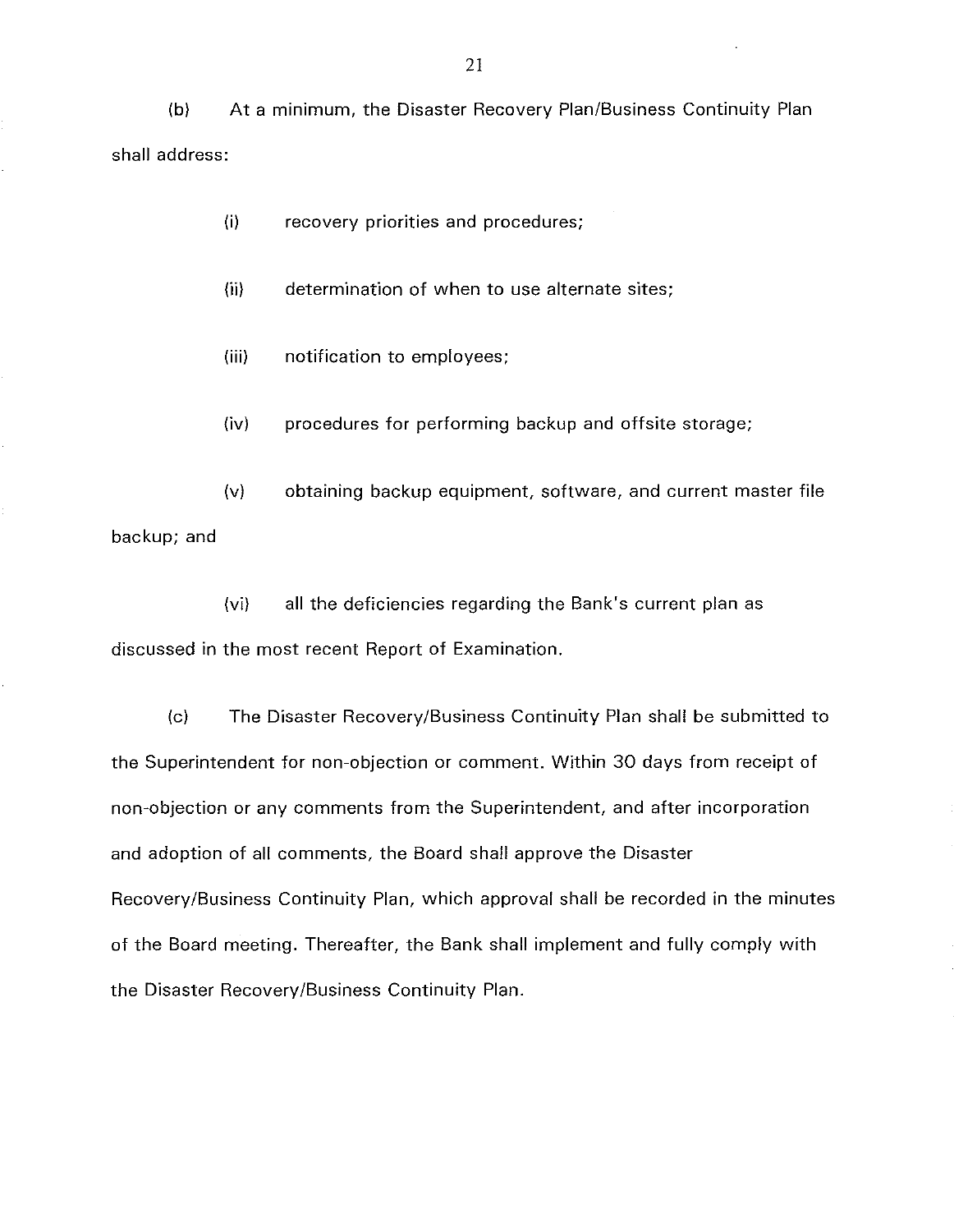(d) The Bank shall test the Disaster Recovery/Business Continuity Plan annually and report the results of the test to the Board or designated committee. The test of the plan should include:

(i) testing of all critical business units and functions;

(ii) the use of historic activity volumes;

(iii) the use of actual backup system and data files from offsite

storage;

(iv) participation and review by internal audit staff; and

(v) a corrective plan of action for all problems encountered.

(e) The Board shall review, revise as necessary, and approve the Disaster Recovery/Business Continuity Plan annually.

#### CALL REPORTS

12. Within 30 days from the effective date of this AMENDED ORDER, the Bank shall review all Call Reports filed with the FDIC, and amend said reports if necessary to accurately reflect the financial condition of the Bank as of the date of each such report. In particular, such reports shall contain an appropriate ALLL. Call Reports filed after the effective date of this AMENDED ORDER shall also accurately reflect the financial condition of the Bank as of the reporting date.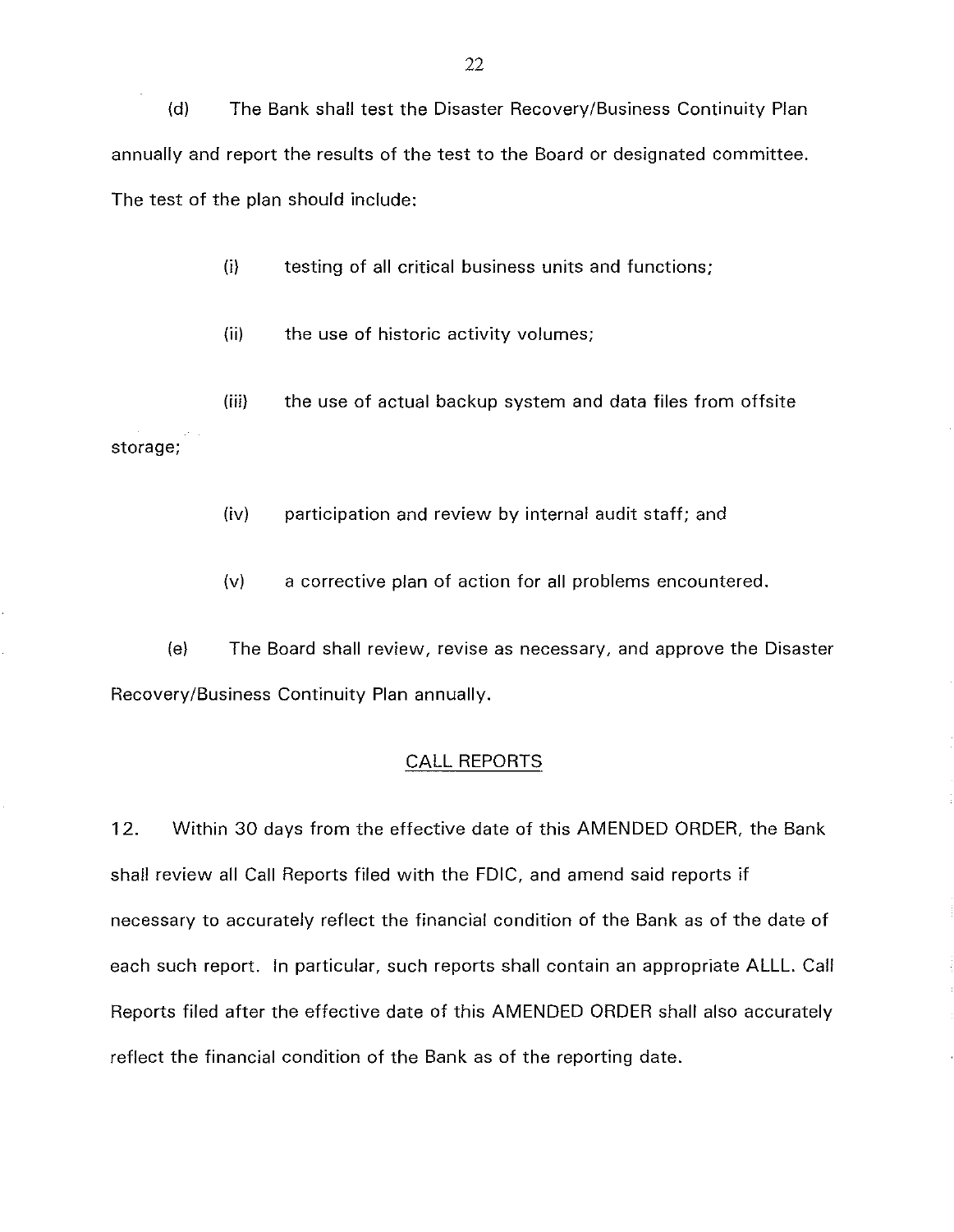#### DIVIDENDS

13. The Bank shall not declare or pay any dividend without the prior written consent of the Superintendent.

### BROKERED DEPOSITS

14. (a) The Bank shall not accept, renew, or rollover any brokered deposit, as defined by section 337.6(a)(2) of the FDIC's Rules and Regulations, 12 C.F.R. § 337 .6(a)(2), unless it is in compliance with the requirements of 12 C.F.R. § 337 .6(b), governing solicitation and acceptance of brokered deposits by insured depository institutions.

(b) The Bank shall comply with the restrictions on the effective yields on deposits described in section 337.6 of the FDIC's Rules and Regulations, 12 C.F.R. § 337.6.

## OVERSIGHT COMMITTEE

15. (a) Within 15 days from the effective date of this AMENDED ORDER, the Board shall establish a subcommittee of the Board ("Oversight Committee"), a majority of the members of which are not now, and have never been, involved in the daily operations of the Bank, with the responsibility of ensuring compliance with the provisions of this AMENDED ORDER.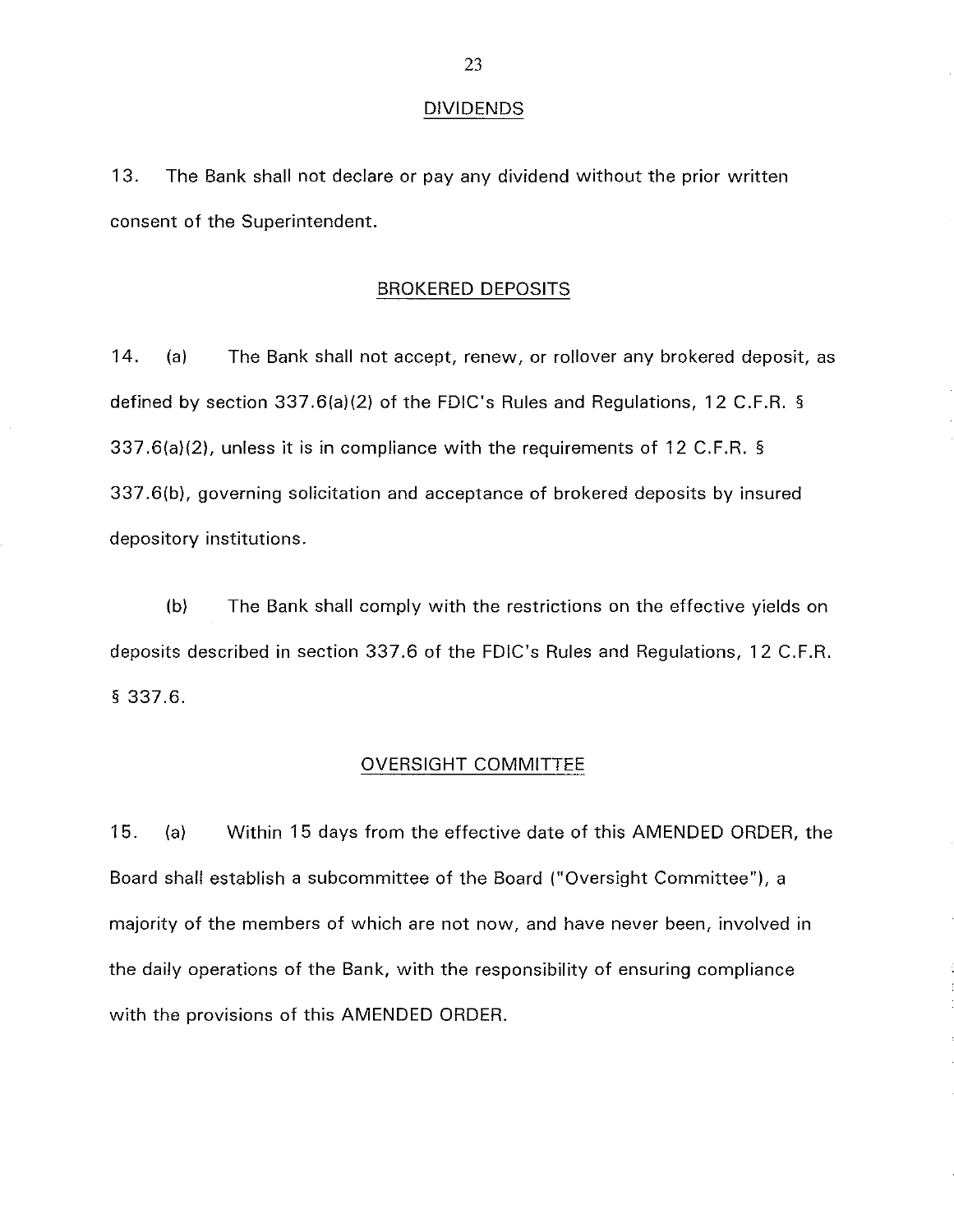(b) The Oversight Committee shall monitor compliance with this AMENDED ORDER, and submit a written report monthly to the entire Board. A copy of the written report, and any discussion related to the written report or this AMENDED ORDER, shall be part of the minutes of the Board meeting. Copies of the monthly written report shall be submitted to the Superintendent as part of the Progress Reports required by this AMENDED ORDER. Nothing contained herein shall diminish the responsibility of the entire Board to ensure compliance with the provisions of this AMENDED ORDER.

## CORRECTION OF VIOLATIONS

16. The Bank shall take all steps necessary, consistent with other provisions of this AMENDED ORDER and safe and sound banking practices, to eliminate or correct and prevent unsafe or unsound banking practices, violations of law or regulation, and all contraventions of regulatory policies or guidelines cited in the current Report of Examination.

#### PROGRESS REPORTS

17. Within 30 days from the end of each calendar quarter following the effective date of this AMENDED ORDER, the Bank shall furnish to the Superintendent written progress reports detailing the form, manner, and results of any actions taken to secure compliance with this AMENDED ORDER. All progress reports and other written responses to this AMENDED ORDER shall be reviewed by the Board and made a part of the Board minutes.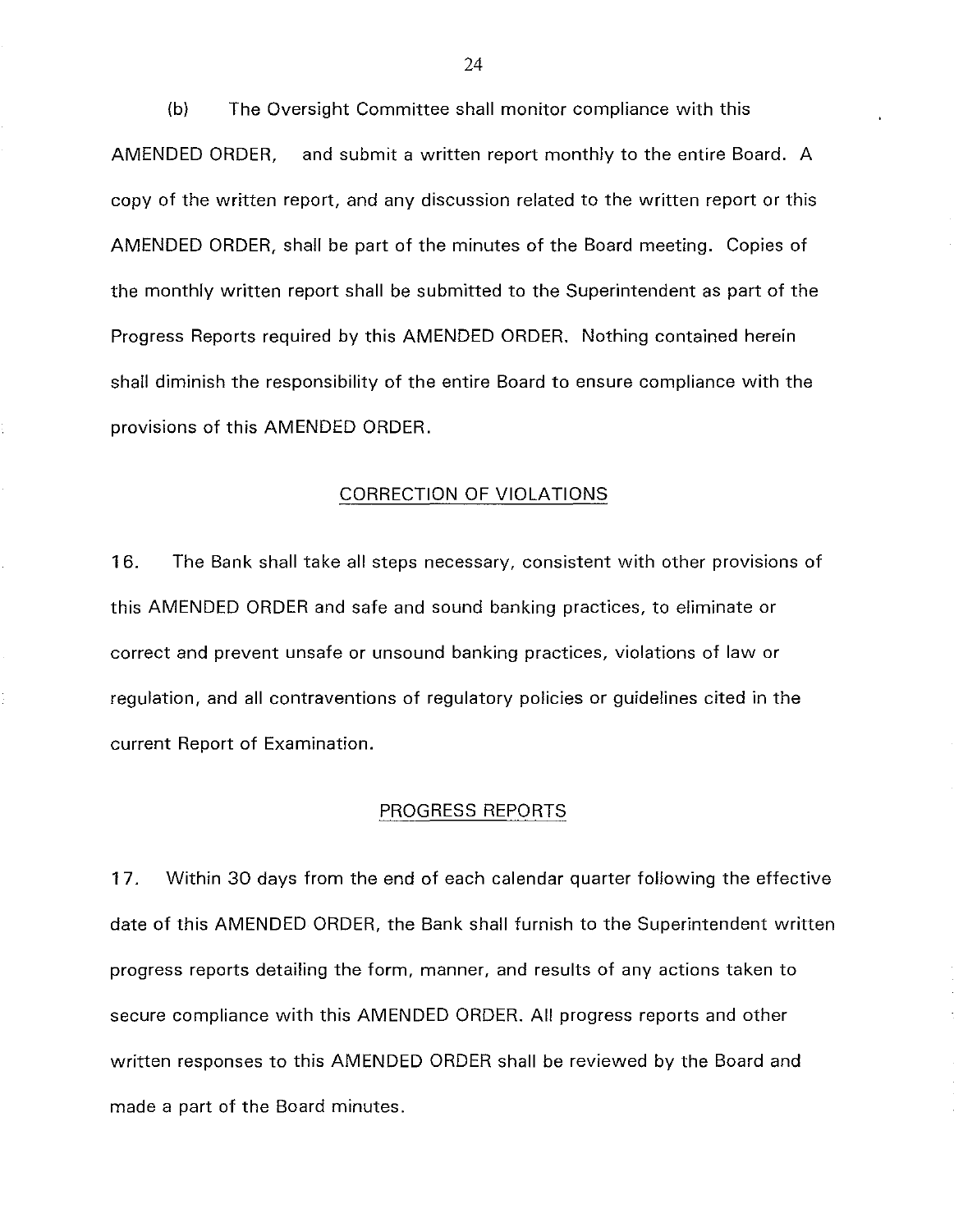#### SHAREHOLDER DISCLOSURE

18. Following the effective date of this AMENDED ORDER, the Bank shall provide to its shareholders or otherwise furnish a description of this AMENDED ORDER, in conjunction with the Bank's next shareholder communication and in conjunction with its notice or proxy statement preceding the Bank's next shareholder meeting. The description shall fully describe the AMENDED ORDER in all material respects. The description and any accompanying communication, statement, or notice shall be sent to the address specified below in Section 21 for non-objection or comment at least 30 days prior to dissemination to shareholders. Any changes requested to be made by the Superintendent shall be made prior to dissemination of the description, communication, notice, or statement.

### SAVINGS CLAUSE

19. The provisions of this AMENDED ORDER shall not bar, estop or otherwise prevent the Department or any other federal or state agency or department from taking any other action against the Bank or any of the Bank's current or former institution-affiliated parties or agents for violations of any laws, engaging in unsafe or unsound banking practices. The provisions of this AMENDED ORDER shall apply to the Bank's successors and assigns.

## ORDER EFFECTIVE

20. The provisions of this AMENDED ORDER shall be binding upon the Bank, its institution-affiliated parties, and any successors and assigns thereof. The provisions